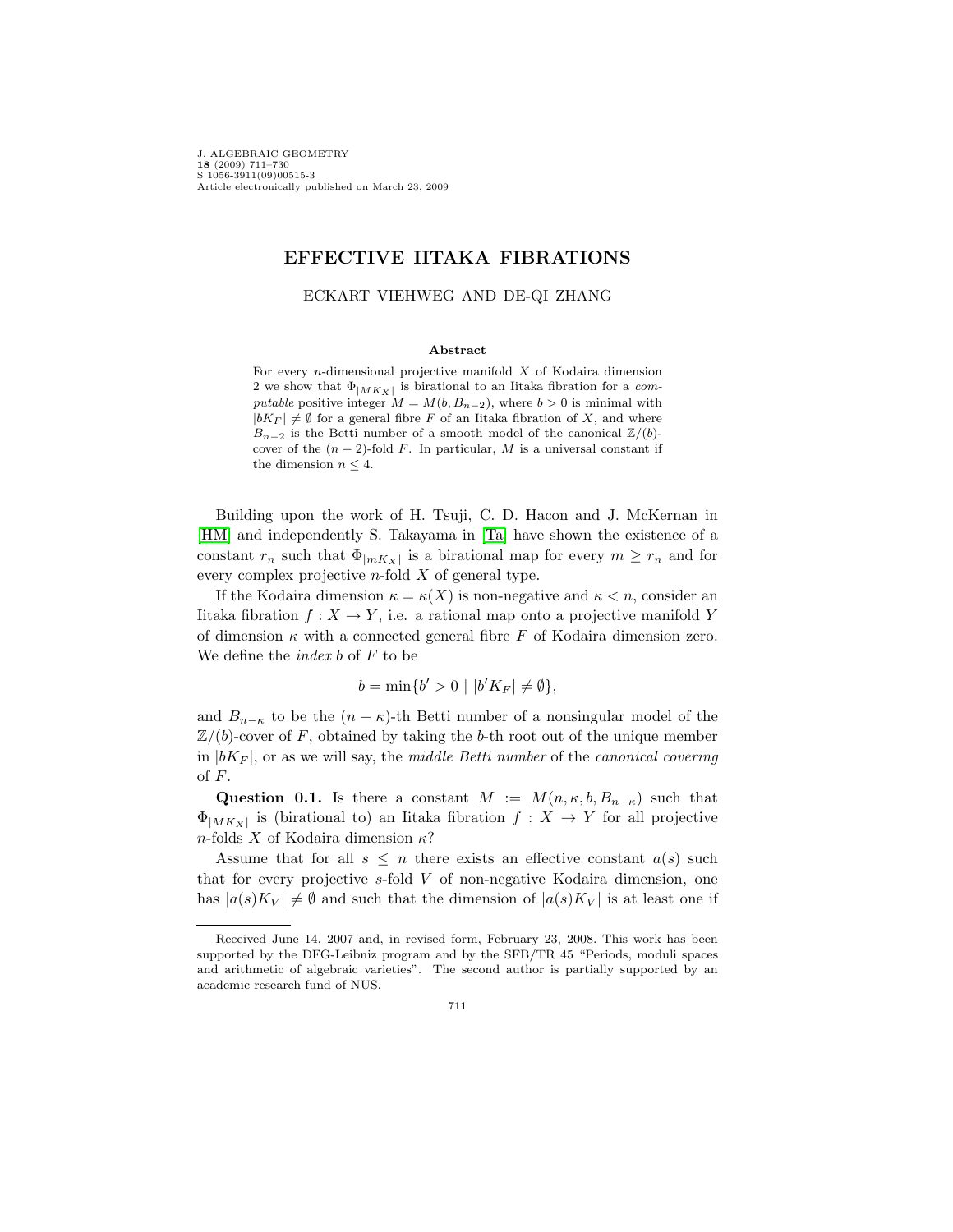$\kappa(V) > 0$ . Then J. Kollár gives in [\[Ko86,](#page-18-1) Th. 4.6] a formula for the constant M in Question [0.1](#page-0-0) in terms of  $a(s)$  and n.

<span id="page-1-0"></span>Question [0.1](#page-0-0) has been answered in the affirmative by Fujino-Mori [\[FM\]](#page-18-2) for  $\kappa = 1$ . In this note we show that the answer is also affirmative for  $\kappa = 2$ .

**Theorem 0.2.** Let  $X$  be an n-dimensional projective manifold of Kodaira dimension 2 with Iitaka fibration  $f: X \to Y$ . Then there exists a computable positive integer  $M$  depending only on the index  $b$  of a general fibre  $F$  of  $f$  and on the middle Betti number  $B_{n-2}$  of the canonical covering of F, such that  $\Phi_{|MK_X|}$  is birational to f.

We now include a few words about the proof. In Section [1](#page-2-0) we consider two  $\mathbb{Q}$ -divisors  $D_Y$  and  $L_Y$  on Y (with Y suitably chosen), such that the reflexive hull of  $f_*\mathcal{O}_X(bNK_{X/Y})$  is isomorphic to  $\mathcal{O}_Y(bN(D_Y+L_Y))$  for some constant N depending on  $B_{n-\kappa}$ . The divisor  $bN(K_Y + D_Y + L_Y)$  is big, and in order to prove Theorem [0.2](#page-1-0) it remains to bound a multiple  $M$  of  $bN$  for which  $\Phi_{|MK_Y+MD_Y+ML_Y|}$  is birational.

The two divisors  $L_Y$  and  $D_Y$  are of different nature;  $D_Y$  is given by the multiplicities of fibres of f, and the pair  $(X, D_Y)$  is klt, whereas  $bL_Y$  is the semistable part of the direct image of  $bK_{X/Y}$ , hence nef. We apply the log minimal model program for surfaces in various ways, to reduce the problem to the case where on some birational model W the corresponding divisor  $K_W$  +  $D_W + L_W$  is nef. The rest then will be easy if the sheaf  $K_Y + D_Y$  is big, and will also not be too difficult if  $L_Y$  is big and  $K_Y + D_Y$  is pseudoeffective. For the remaining cases, we consider in Section [3,](#page-11-0) the pseudo-effective threshold, i.e. the smallest real number  $e$  with  $K_W + D_W + eL_W$  pseudo-effective, and we will show that  $e$  is bounded away from one.

Beginning with Section [2,](#page-4-0) our arguments and methods use  $\dim(Y)$  =  $\kappa(X) = 2$ , sometimes for convenience, and at other times used in an essential way. After finishing the proof of Theorem [0.2](#page-1-0) we are a bit more precise (see Remarks [4.1](#page-16-0) and [4.2\)](#page-16-1).

If one assumes that the general fibre  $F$  of the Iitaka fibration has a good minimal model F', hence one with  $bK_{F'} = 0$ , then  $L_Y$  would be the pullback of a nef and big ℚ-divisor on some compactification of a moduli scheme. As we will discuss in Remark [4.2,](#page-16-1) assuming the existence of good minimal models, the existence of nice compactifications of moduli schemes might lead to an affirmative answer to Question [0.1.](#page-0-0)

Conjecturally the index  $b$  and the Betti number  $B_{\dim(F)}$  should be bounded by a constant depending only on the dimension of  $F$ . So one could hope for an affirmative answer to:

**Question 0.3.** Can one choose the constant  $M$  in Question [0.1](#page-0-0) to be independent of *b* and  $B_{n-\kappa}$ ?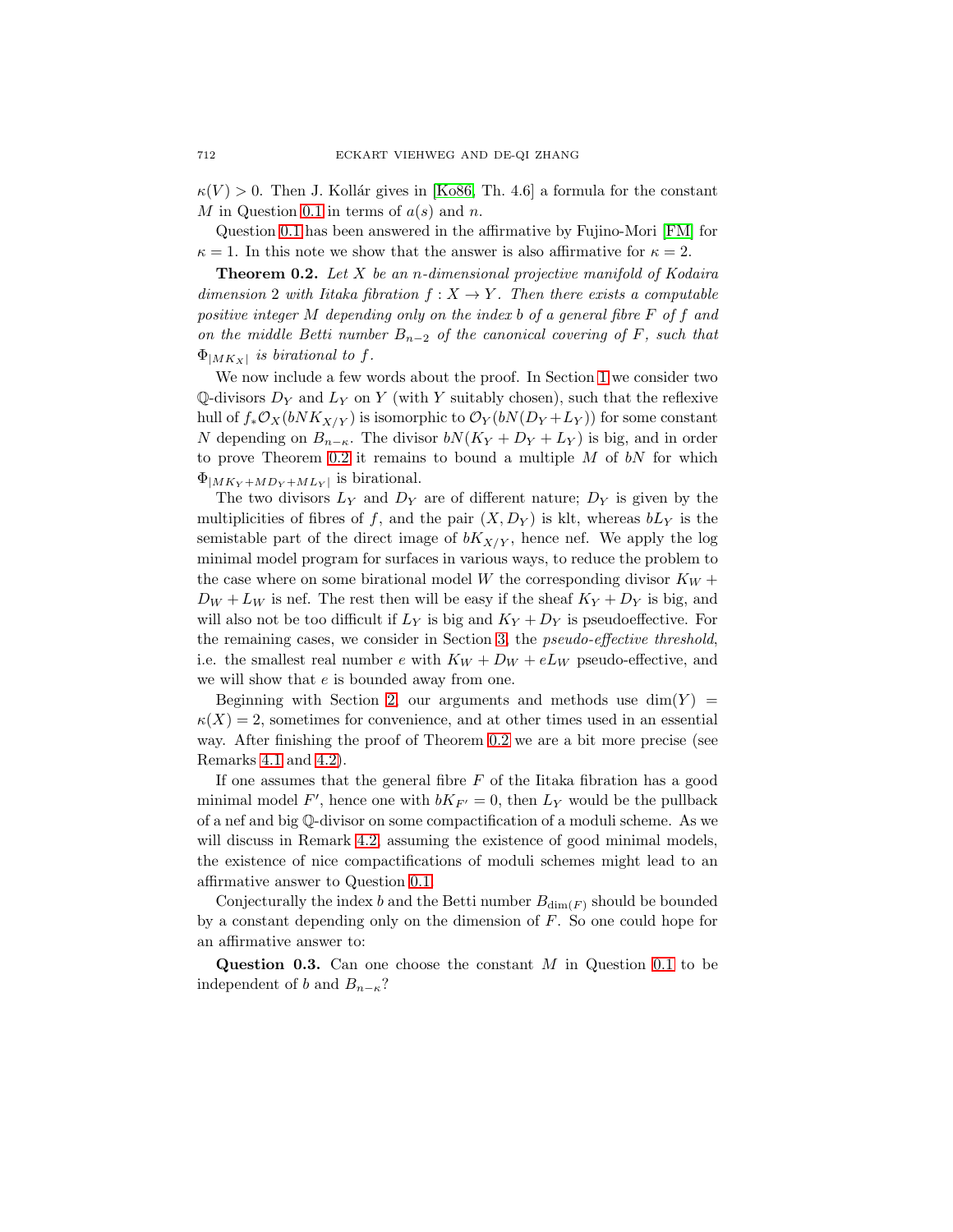For example, if F is an elliptic curve one has  $b = 1$  and  $B_1 = 2$ . For surfaces  $F$  of Kodaira dimension zero, the index  $b$  divides 12, and 22 is an upper bound for the middle Betti number  $B_2$  of the smooth minimal model of the canonical covering of F. Hence for  $n \leq 4$ , the constant M in Theorem [0.2](#page-1-0) can be chosen to be *universal*, i.e. only depending on  $n$ . Since by [\[Mo,](#page-18-3) §10], [\[FM,](#page-18-2) Corollary 6.2], [\[CC,](#page-18-4) Th. 1.1], [\[HM\]](#page-18-0) and [\[Ta\]](#page-19-0) the same holds true for dim(X) = 3 and  $\kappa(X) = 0, 1$ , or 3 we can state:

<span id="page-2-1"></span>**Corollary 0.4.** There is a computable universal constant  $M_3$  such that  $\Phi_{|M_3K_X|}$  is an Iitaka fibration for every 3-dimensional projective manifold X.

We remark that when dim  $X = 3$  and  $\kappa(X) = 2$ , Kollár [\[Ko94,](#page-18-5) (7.7)] has already shown that there exists a universal constant  $M'$  such that  $H^0(X, mK_X)$  $\neq 0$  for all  $m \geq M'$ , under the additional assumption that the Iitaka fibration is non-isotrivial. A direct proof of Corollary [0.4,](#page-2-1) using the existence of good minimal models, will be given at the end of Section [4.](#page-16-2)  $<sup>1</sup>$  $<sup>1</sup>$  $<sup>1</sup>$ </sup>

## **0.5. Conventions.**

We adopt the conventions of Hartshorne's book, of [\[KMM\]](#page-18-6) and of [\[KM\]](#page-18-7). However, if D is a Q-divisor on X we will often write  $H^0(X, D)$  or  $H^0(X, \mathcal{O}_X(D))$  instead of  $H^0(X, \mathcal{O}_X(|D|))$ , and write |D| instead of ||D||. By abuse of notation we will not distinguish line bundles and linear equivalence classes of divisors.

### **1. Some auxiliary results**

<span id="page-2-3"></span><span id="page-2-0"></span>**Set-up 1.1.** Let X be a complex n-fold of Kodaira dimension  $\kappa$ . We will consider an Iitaka fibration  $f: X \to Y$  of X with Y nonsingular, and F will denote a general fibre of  $f$ . Replacing  $X$  by some nonsingular blowup, as in [\[Vi83,](#page-19-1) §3] or [\[FM,](#page-18-2) §§2 and 4], one may assume that  $f : X \to Y$  is a morphism, that the discriminant of  $f$  is contained in a normal crossing divisor of  $Y$  and that each effective divisor E in X, with codim  $(y(f(E)) \geq 2$ , is exceptional for some morphism  $X \to X'$  with X' nonsingular. In particular, for all  $i \geq 1$  and for all such divisors  $E$  one has

$$
H^{0}(X, \mathcal{O}_{X}(ibK_{X})) = H^{0}(X, \mathcal{O}_{X}(ibK_{X} + E))
$$
  
=  $H^{0}(Y, \mathcal{O}_{Y}(ibK_{Y}) \otimes f_{*}\mathcal{O}_{X}(ibK_{X/Y})^{\vee\vee}),$ 

where *b* again denotes the index of  $F$  and where  $f_*\mathcal{O}_X(i b K_{X/Y})^{\vee\vee}$  is the invertible sheaf, obtained as the reflexive hull of  $f_*\mathcal{O}_X(i b K_{X/Y})$ . By

<span id="page-2-2"></span><sup>1</sup>After a first version of this article was submitted to the arXiv-server, we learned that Corollary [0.4](#page-2-1) had been obtained independently by Adam T. Ringler in [\[Ri\]](#page-19-2), using different arguments.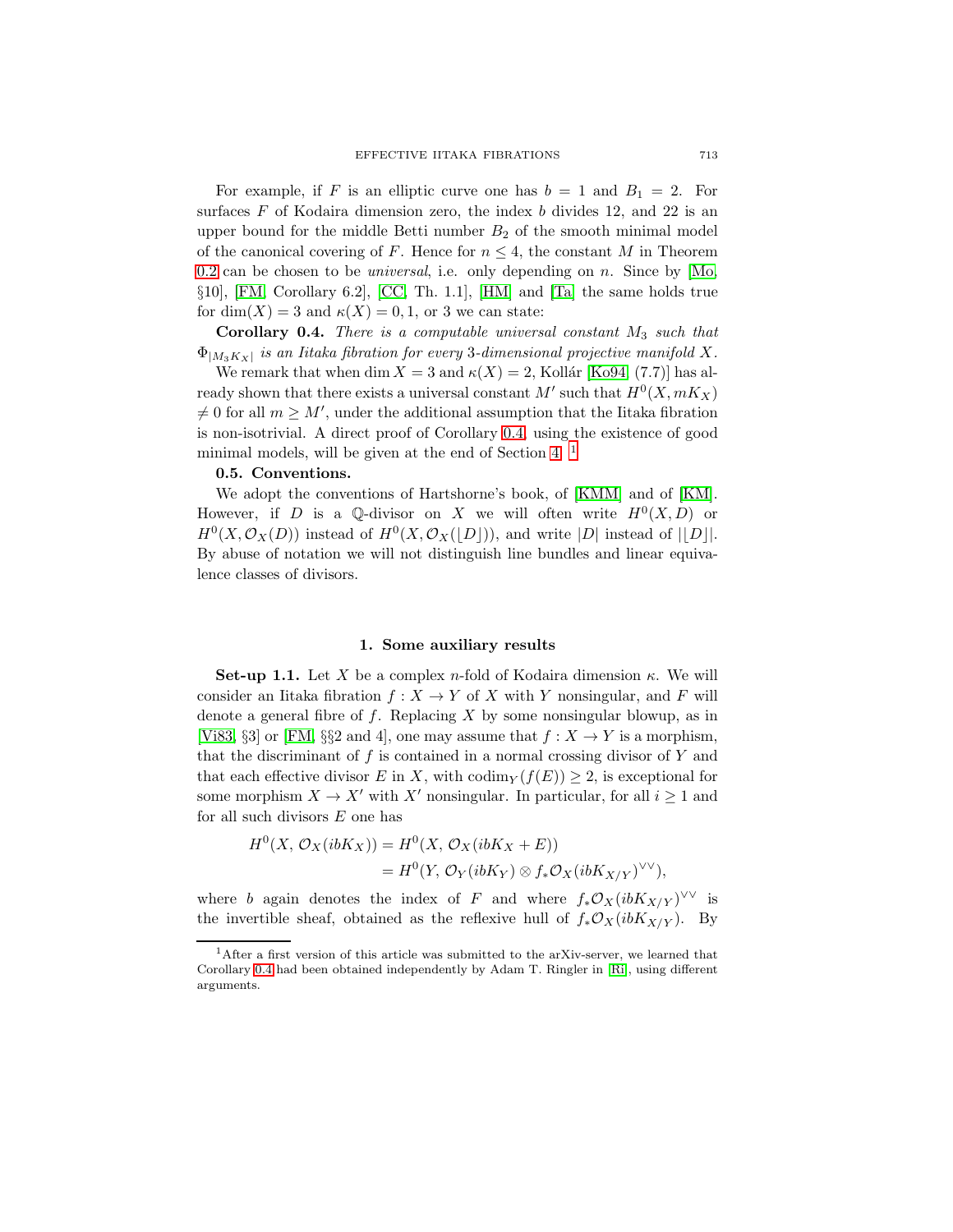[\[FM,](#page-18-2) Corollary 2.5] one can define the semistable part of  $f_*\mathcal{O}_X(i b K_{X/Y})$  as a Q-Cartier divisor  $iL_{X/Y}^{ss}$ , compatible with base change, such that  $\mathcal{O}_Y(iL_{X/Y}^{ss})$  $\subset f_*\mathcal{O}_X(ibK_{X/Y})^{\vee\vee}$  for *i* sufficiently divisible, and such that both sheaves coincide if  $f: X \to Y$  is semistable in codimension one. In particular,  $L^{ss}_{X/Y}$ is nef. We write

$$
L_Y = \frac{1}{b} L_{X/Y}^{ss}
$$
 and  $D_Y = \sum_P \frac{s_P}{b} P$ 

for the Q-divisors with  $\mathcal{O}_Y(i\delta(L_Y+D_Y)) = f_*\mathcal{O}_X(i\delta K_{X/Y})^{\vee\vee}$ . We remark that  $D_Y$  is supported on the discriminant locus of f and  $b(L_Y + D_Y)$  is only a ℚ-divisor (whose denominators may not be uniformly bounded); see [\[FM,](#page-18-2) Proposition 2.2].

Let  $B_{n-\kappa}$  be the middle Betti number of the canonical covering of F, and

$$
N = N(B_{n-\kappa}) = \operatorname{lcm}\{m \in \mathbb{Z}_{>0} \,|\, \varphi(m) \leq B_{n-\kappa}\},
$$

where  $\varphi$  denotes the Euler  $\varphi$ -function. By [\[FM,](#page-18-2) Theorem 3.1],  $NbL<sub>Y</sub>$  =  $NL^{ss}_{X/Y}$  is an integral Cartier divisor. By [\[FM,](#page-18-2) Proposition 2.8], if  $s_P \neq 0$ , there exists  $u_P, v_P \in \mathbb{Z}_{>0}$  with  $0 < v_P \leq bN$  such that

$$
0 < \frac{s_P}{b} = \frac{bN u_P - v_P}{bN u_P} < 1.
$$

So all the non-zero coefficients of  $D<sub>Y</sub>$  are contained in

$$
A(b, N) := \{ \frac{bNu - v}{bNu} \mid u, v \in \mathbb{Z}_{>0}; 0 < v \le bN \} \setminus \{0\}.
$$

<span id="page-3-0"></span>**Lemma 1.2.** In Set-up [1.1,](#page-2-3) the following statements hold true.

(1) The set  $A(b, N)$  is a DCC set in the sense of [\[AM,](#page-18-8)  $\S2$ ], and one has

$$
\frac{1}{Nb} \leq \ln \mathbf{A}(b, N).
$$

- $(2)$   $(Y, D_Y)$  is klt.
- (3) The Q-divisor  $K_Y + D_Y + L_Y$  is big.
- (4) We have  $H^0(X, mbK_X) \cong H^0(Y, mb(K_Y + D_Y + L_Y)),$  for every  $m \in$  $\mathbb{Z}_{>0}$ ; further, the map  $\Phi_{|mbK_X|}$  is birational to the Iitaka fibration f if and only if  $|mb(K_Y + D_Y + L_Y)|$  gives rise to a birational map.
- (5)  $NbL<sub>Y</sub>$  is an integral Cartier divisor.
- (6) If  $s + 1 \in \mathbb{Z}_{>0}$  is divisible by Nb, then  $(s + 1)D_Y \geq \lceil sD_Y \rceil$ .

Proof. Part (1) is obvious and (5) was mentioned already in Set-up [1.1.](#page-2-3) For  $(2)$ , we remark that  $D<sub>Y</sub>$ , as part of the discriminant locus, is a simple normal crossing divisor and that  $s_P/b \in (0, 1)$ . Parts (3) and (4) are obvious, since for all  $i \geq 1$ ,

$$
H^{0}(X, ibK_X) = H^{0}(Y, ib(K_Y + L_Y + D_Y)).
$$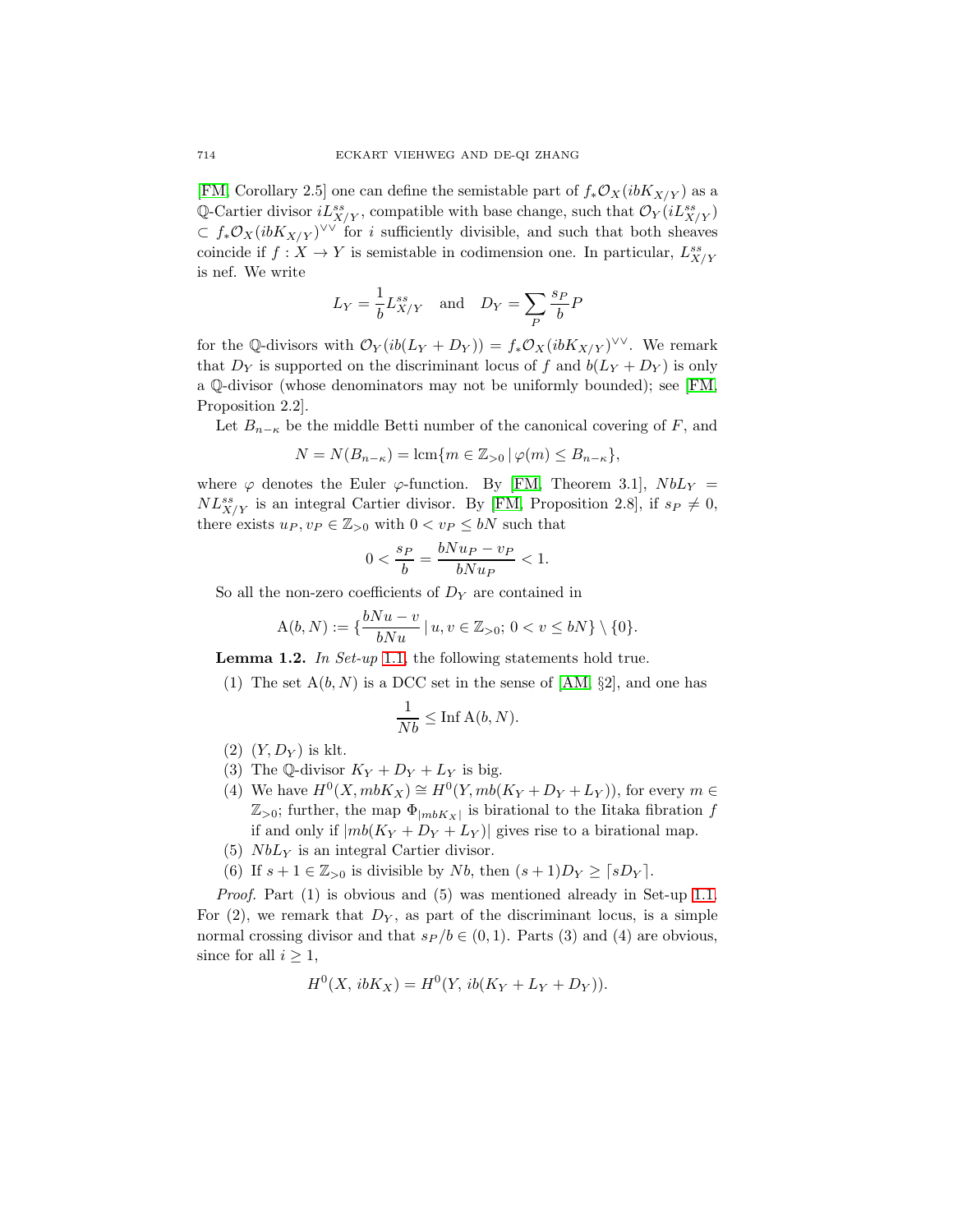Finally (6) is a consequence of the description of the coefficients of  $D<sub>Y</sub>$  as elements of  $A(b, N)$ . In fact, since all  $\beta = \frac{bNu - v}{bNu} \in A(b, N)$  are larger than or equal to  $1 - \frac{1}{u}$  and since  $(s+1)\beta \in \frac{1}{u} \cdot \mathbb{Z}$ , one finds that  $(s+1)\beta \geq \lceil s\beta \rceil$ .  $\Box$ 

## 2. Log minimal models of surfaces and pseudo-effectivity

From now on we will restrict ourselves to the case  $\kappa = 2$ .

<span id="page-4-0"></span>**Remark 2.1.** As we will see in proving Theorem [0.2,](#page-1-0) the constant  $M(b, B_{n-2})$  (later written as  $M(b, N)$ ) can be computed using the invariants  $\beta(A)$  and  $\epsilon(A)$  of the DCC set  $A = A(b, N)$  (see [\[AM,](#page-18-8) Th. 4.12] and [\[Ko94,](#page-18-5) Complement 5.7.4], or [\[La,](#page-18-9) Th. 5.4]).

<span id="page-4-1"></span>**Lemma 2.2.** There is a birational morphism  $\sigma : Y \to W$  such that the following hold true:

- (1)  $K_W + D_W + L_W$  is ample and  $K_Y + D_Y + L_Y = \sigma^* (K_W + D_W + L_W)$ +  $E_{\sigma}$ . Here  $D_W := \sigma_* D_Y$ ,  $L_W := \sigma_* L_Y$ ;  $E_{\sigma} \geq 0$  is an effective  $\sigma$ -exceptional divisor.
- $(2)$   $(W, D_W)$  is klt.
- (3) Suppose that  $L_S$  is big for  $S = Y$  or for  $S = W$ . Then  $L_S \sim_{\mathbb{Q}} L'_S$ with  $(S, D_S + L'_S)$  klt.

<span id="page-4-2"></span>Before giving the proof, let us recall the log minimal model program (LMMP) for surfaces.

**Construction 2.3.** Starting with any two dimensional klt-pair  $(Y, \Delta_Y)$ , the LMMP provides us with a sequence  $\gamma : Y \to Z$  of contractions of  $(K_Y +$  $\Delta_Y$ )-negative extremal rays. If  $K_Y + \Delta_Y$  is big or more generally pseudoeffective (which will be assumed here),  $\gamma$  will be birational. Writing  $\Delta_Z =$  $\gamma_*\Delta_Y$ , the Q-divisor  $E := K_Y + \Delta_Y - \gamma^*(K_Z + \Delta_Z)$  is effective and  $\gamma$ exceptional, the ℚ-divisor  $K_Z + \Delta_Z$  is nef and  $(Z, \Delta_Z)$  is klt.

By the abundance theorem for klt log surfaces (see [\[Ko\]](#page-18-10), for example), there is a morphism with connected fibres  $\psi : Z \to W$  such that  $K_Z + \Delta_Z$  is the pullback of an ample  $\mathbb Q$ -divisor  $H$  on  $W$ .

*Proof of Lemma* [2.2](#page-4-1). As in the proof of [\[FM,](#page-18-2) Th. 5.2], the nefness of  $L<sub>Y</sub>$ and the bigness of  $K_Y + D_Y + L_Y$  allows us to find some  $a \in \mathbb{Q}_{>0}$  and a klt-pair  $(Y, \Delta_Y)$  such that

$$
K_Y + L_Y + D_Y \sim_{\mathbb{Q}} a(K_Y + \Delta_Y).
$$

If  $K_Y + \Delta_Y$  is big, as we assumed in Lemma [2.2,](#page-4-1) the morphism  $\sigma = \psi \circ \gamma$ :  $Y \to W$  in Construction [2.3](#page-4-2) is birational and the ample Q-divisor on W is  $H = K_W + \Delta_W$ . So  $K_Z + \Delta_Z = \psi^*(K_W + \Delta_W)$  and hence the  $\gamma$ -exceptional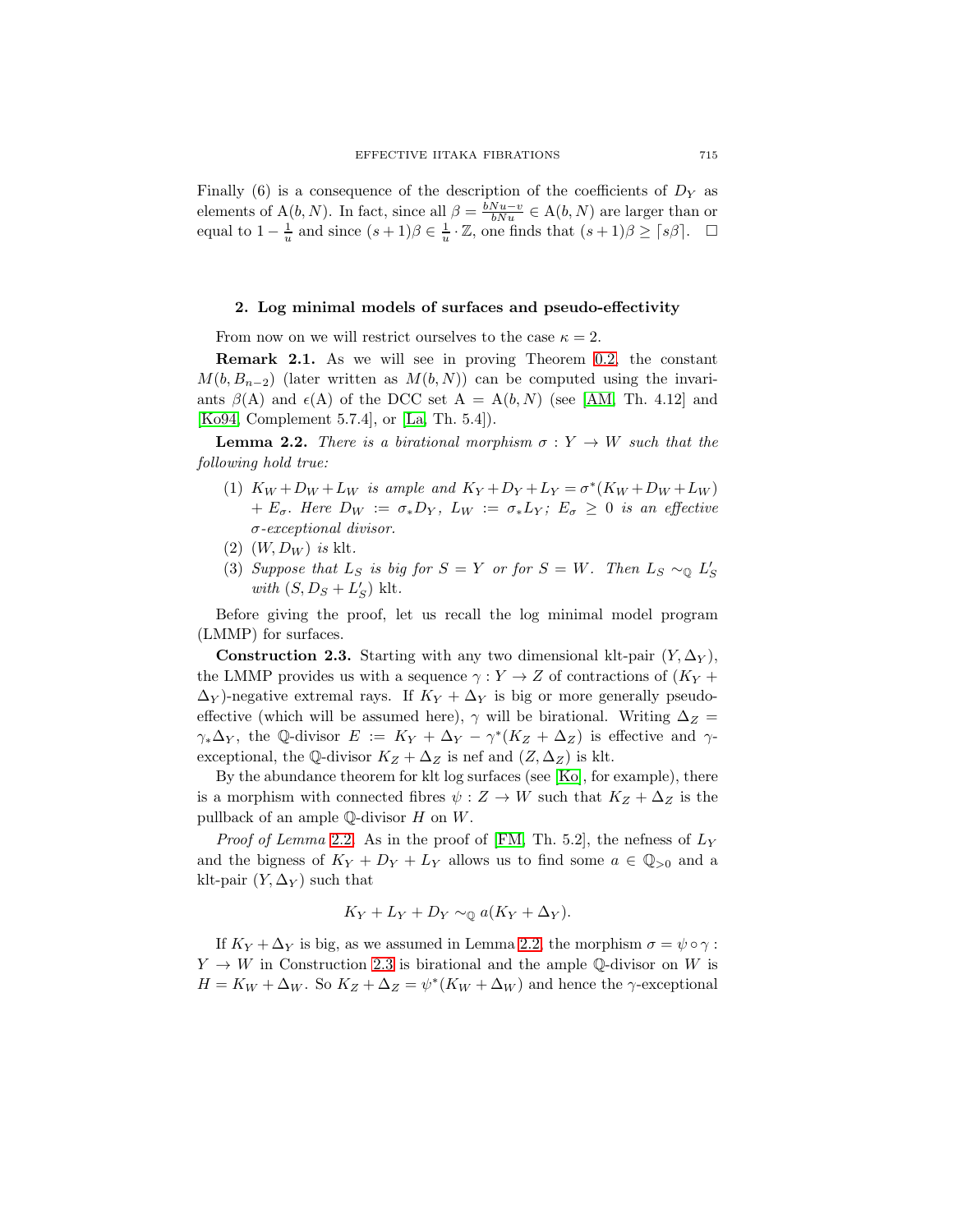divisor  $E$  is

$$
K_Y + \Delta_Y - \sigma^*(K_W + \Delta_W).
$$

In particular,  $(W, \Delta_W)$  is again klt. We find

$$
K_Y + L_Y + D_Y \sim_{\mathbb{Q}} a\sigma^*(K_W + \Delta_W) + aE =
$$
  

$$
\sigma^*\sigma_*(K_Y + L_Y + D_Y) + aE = \sigma^*(K_W + L_W + D_W) + aE.
$$

 $(1)$  is true by Lemma [1.2\(](#page-3-0)3). Part  $(2)$  follows from  $(1)$  and Lemma 1.2(2). For part (3), we refere to [\[KM,](#page-18-7) Proposition 2.61 and Corollary 3.5].  $\Box$ 

<span id="page-5-1"></span>**Remark and Assumption 2.4.** The morphism  $\sigma: Y \to W$ , constructed in Lemma [2.2,](#page-4-1) factors through a minimal resolution W of W. So  $\sigma = \pi \circ \xi$  for

$$
Y \xrightarrow{\xi} \widetilde{W} \xrightarrow{\pi} W.
$$

Applying the construction in Section [1](#page-2-0) to  $W$  instead of  $Y$  one obtains divisors  $L_{\widetilde{w}}$  and  $D_{\widetilde{w}}$ , which are just the direct images of the divisors  $L_Y$  and  $D_Y$ .

Using the calculation in Lemma [2.2,](#page-4-1) we see that Lemma [1.2](#page-3-0) holds true even with  $Y$  replaced by the minimal resolution of  $W$ . By abuse of notation we will replace Y by W and assume in the sequel that the morphism  $\sigma : Y \to W$ in Lemma [2.2](#page-4-1) is a minimal desingularization.

<span id="page-5-0"></span>The answer to Question [0.1](#page-0-0) is quite easy when  $K_Y + D_Y$  is big, and especially when  $L_Y \equiv 0$ .

**Lemma 2.5.** Suppose that  $K_Y + D_Y$  is big. Then there is a constant  $M = M(b, N)$  such that for all  $s \geq M(b, N)$  with  $s + 1$  divisible by Nb, the linear system  $|(s+1)(K_Y+D_Y+L_Y)|$  defines a birational map. In particular,  $\Phi_{|MK_X|}$  is an Iitaka fibration for some  $M = M(b, N)$  depending only on the set  $A(b, N)$ , and hence only on b and  $N = N(B_{n-2})$ .

*Proof.* Applying Construction [2.3](#page-4-2) to  $(Y, D_Y)$ , we get a birational morphism  $\eta: Y \to Z$  such that  $K_Z + D_Z = \eta_*(K_Y + D_Y)$  is ample and  $E_\eta := K_Y +$  $D_Y - \eta^*(K_Z + D_Z)$  is an  $\eta$ -exceptional effective Q-divisor.

Note that the coefficients of  $D_Z = \eta_* D_Y$  still belong to the same DCC set  $A(b, N)$ . Remark (3) on page 60 of [\[La\]](#page-18-9) allows us to apply [\[La,](#page-18-9) Th. 3.2]. As in [\[La,](#page-18-9) Th. 5.3] one finds a constant  $M(b, N)$ , depending only on the set  $A(b, N)$ , such that the linear system

$$
|K_Y + \lceil s\eta^*(K_Z + D_Z) \rceil|
$$

gives rise to a birational map for every  $s \geq M(b, N)$ . The same [\[La,](#page-18-9) Th. 3.2] applies to

$$
|K_Y + \lceil s(K_Y + D_Y) + (s+1)L_Y \rceil|,
$$

since  $(s+1)L_y$  is pseudo-effective and hence the boundary divisor of the above adjoint linear system has nef part larger than  $s\eta^*(K_Z + D_Z)$ .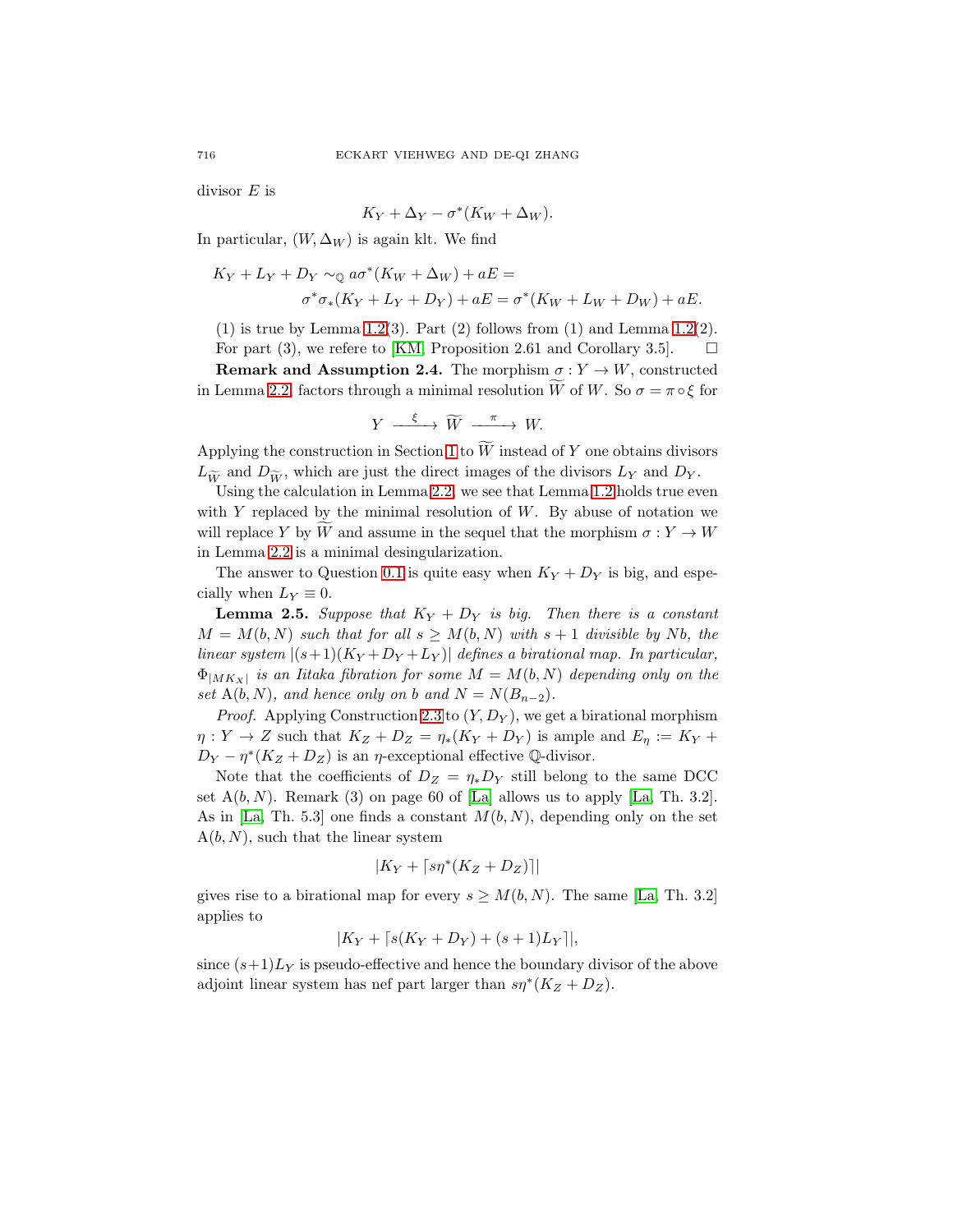Assume further that  $Nb$  divides  $s + 1$ . Then by Lemma [1.2,](#page-3-0)

$$
K_Y + [sK_Y + sD_Y + (s+1)L_Y] \le (s+1)(K_Y + D_Y + L_Y).
$$

This implies the first part of Lemma [2.5.](#page-5-0) Now the second part follows from the first part using Lemma [1.2\(](#page-3-0)4).  $\Box$ 

<span id="page-6-1"></span>**Lemma 2.6.** Suppose that  $L_Y$  is big and  $K_Y + D_Y + eL_Y$  is pseudoeffective for some  $e \in [0, 1)$ . Then there is a constant  $M = M(b, N, e)$  such that  $\Phi_{|MK_X|}$  is an Iitaka fibration.

Proof. Consider the Zariski decompositions

$$
K_Y + D_Y + eL_Y = P_e + N_e
$$
 and  $K_Y + D_Y + L_Y = P_Y + N_Y$ .

Then  $P_Y \ge (1 - e)L_Y + P_e$ . Since  $NbL_Y$  is an integral divisor

$$
P_Y^2 \ge (1 - e)^2 L_Y^2 \ge \frac{(1 - e)^2}{(Nb)^2}.
$$

For a very general curve  $C_t$ , we have

$$
P_Y.C_t \ge (1 - e)L_Y.C_t \ge \frac{1 - e}{Nb}.
$$

Assume that  $s(1-e) > 4Nb$ . Applying [\[La,](#page-18-9) Th. 3.2] one finds that the adjoint linear system  $|K_Y + [s(K_Y + D_Y + L_Y) + L_Y]|$  (whose boundary divisor has the nef part larger than  $sP_Y$ ) gives rise to a birational map. Assume further that Nb divides  $(s + 1)$ . The lemma follows from the observation that the latter system is included in the following (see Lemma [1.2\)](#page-3-0):

$$
|(s+1)(K_Y+D_Y+L_Y)|.\t\t\qquad \qquad \Box
$$

The most difficult part of the proof of Theorem [0.2](#page-1-0) is the one where  $K_Y$  +  $D<sub>Y</sub>$  is not pseudo-effective, and hence where  $L<sub>Y</sub>$  is not numerically trivial. As a first step, we will need the following construction, well known to experts as a consequence of  $[Ba]$  (see however  $[Ar]$ ). This will be essential in the next section; for the completeness and for the need of the precise description of the end product (i.e.,  $V$ ), we give a proof.

<span id="page-6-0"></span>**Proposition 2.7.** Suppose that  $K_Y + D_Y$  is not pseudo-effective. Then in addition to the birational morphism  $\sigma: Y \to W$  constructed in Lemma [2.2](#page-4-1) there are a birational morphism  $\tau : W \to V$ , some  $e \in \mathbb{Q} \cap (0,1)$  and effective divisors  $E_{\tau\sigma}$ ,  $E_{\sigma}$ ,  $E_{L_Y}$  on Y and  $E_{\tau}$  on W satisfying:

(a)  $E_{\tau}$  is  $\tau$ -exceptional,  $E_{\sigma}$  and  $E_{L_{Y}}$  are  $\sigma$ -exceptional, and

$$
E_{\tau\sigma} = E_{\sigma} + (1 - e)E_{L_Y} + \sigma^* E_{\tau},
$$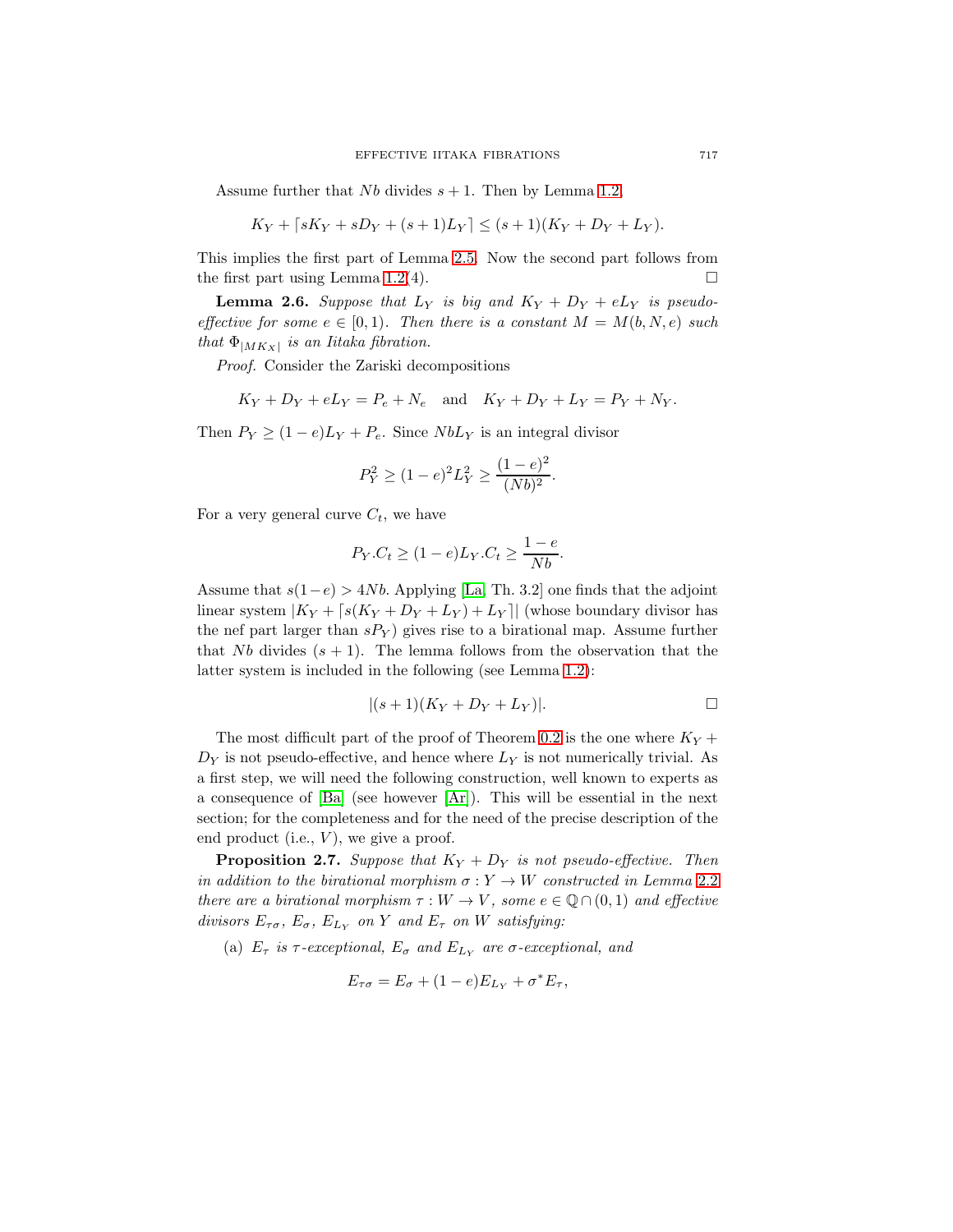(b) Writing  $D_W := \sigma_* D_Y, D_V := \tau_* D_W$  etc. one has

$$
K_Y + D_Y + eL_Y = \sigma^*(K_W + D_W + eL_W) + E_{\sigma} + (1 - e)E_{L_Y}
$$
  
=  $\sigma^* \tau^*(K_V + D_V + eL_V) + E_{\tau \sigma}$ .

- (c)  $\sigma^* L_W = L_Y + E_{L_Y}$ , and  $L_W$  is nef.
- (d)  $e = \min\{e' | K_S + D_S + e' L_S \text{ is pseudo-effective}\}.$  Here S can be chosen to be equal to Y, W, or V and the resulting  $e$  is independent of this choice.
- (e)  $(V, D_V)$  and hence V are klt.
- (f) One of the following holds true:
	- (1)  $K_V + D_V + eL_V \equiv 0$ , the Picard number  $\rho(V) = 1$ , and V is a klt del Pezzo (rational) surface. In particular,  $-K_V$  is an ample  $\mathbb{Q}$ -divisor and V has at most quotient singularities.
	- (2) V is the total space of a  $\mathbb{P}^1$ -fibration over a curve with general fibre Γ, the Picard number  $\rho(V)=2$ , and  $K_V + D_V + eL_V \equiv \beta \Gamma$ for some  $\beta \in \mathbb{Q}_{>0}$ .

*Proof.* We start with the morphism  $\sigma: Y \to W$  from Lemma [2.2.](#page-4-1) For  $L_W := \sigma_* L_Y$  one has  $\sigma^* L_W = L_Y + E_{L_Y}$  where  $E_{L_Y}$  is supported in the exceptional locus of  $\sigma$ . Since  $L_Y$  is nef,  $L_W$  is also nef, and  $E_{L_Y}$  is effective. By Lemma [2.2](#page-4-1) one finds for all  $e'$ ,

<span id="page-7-0"></span>(2.1) 
$$
K_Y + D_Y + e^{t}L_Y = \sigma^*(K_W + D_W + e^{t}L_W) + E_{\sigma} + (1 - e^{t})E_{L_Y}.
$$

So the assertion (c) and the first equation in the assertion (b) holds true.

Starting from  $W_0 = W$  we will construct for some  $r \geq 0$  and for  $i =$  $0, \ldots, r-1$  a chain of birational morphisms  $\tau_i : W_i \to W_{i+1}$ , such that  $W_r$ satisfies the conditions stated in Proposition [2.7\(](#page-6-0)f), (1) or (2). We will show inductively that the following conditions (c1)–(c5) hold for  $i = 1, \ldots, r$  and that (c6)–(c8) hold for  $i = 1, ..., r - 1$ .

- (c1)  $(W_i, D_i)$  is klt.
- (c2)  $K_i + D_i$  is not pseudo-effective.
- (c3)  $K_i + D_i + L_i$  is ample.
- (c4)  $e_i = \min\{e' \in (0,1) | K_i + D_i + e'L_i \text{ is nef}\}$  exists and is rational.
- (c5)  $1 > e_0 \ge e_1 \ge \cdots \ge e_r > 0$ .
- (c6)  $\rho(W_{i+1}) = \rho(W_i) 1.$
- (c7)  $L_i$  is nef, and  $\tau_i^* L_{i+1} = L_i + E_{L_i}$  for an effective  $\tau_i$ -exceptional divisor  $E_{Li}$ .
- (c8)  $K_i + D_i + e_i L_i = \tau_i^* (K_{i+1} + D_{i+1} + e_i L_{i+1}).$

Here  $K_i = K_{W_i}$ , and  $D_i$  or  $L_i$  denotes the pushdowns of  $D_Y$  or  $L_Y$  to  $W_i$ . We write  $\rho(W_i)$  for the Picard number of  $W_i$ .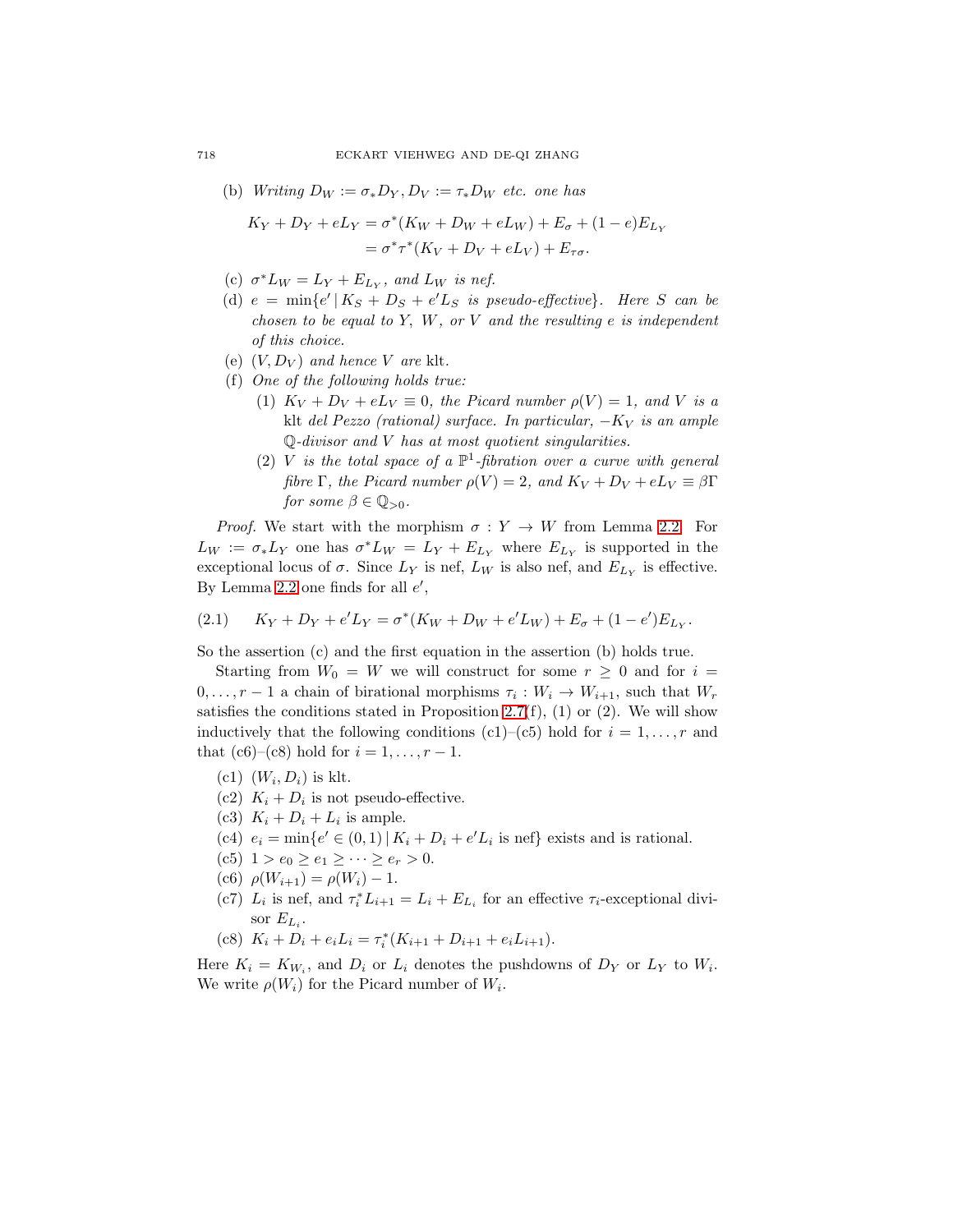**Claim 2.8.** (c3) and (c7) are true for all  $i \geq 0$ , and (c1) and (c2) hold for  $i = 0$ .

<span id="page-8-1"></span>*Proof.* Note that  $\tau_i$  is birational. (c3) and (c7) are true for  $i = 0$  and hence they are true for all  $i \geq 0$  on surfaces; see Lemma [2.2](#page-4-1) and the proof for the assertion (c) above. (c1) is also part of Lemma [2.2.](#page-4-1) For (c2), set  $e' = 0$  in the equation [\(2.1\)](#page-7-0) and use the non-pseudo-effectiveness of  $K_Y + D_Y$ .

## **Claim 2.9.**

- (i) The conditions (c2) and (c3) for some *i* imply (c4) with  $e_i \in (0, 1)$ .
- (ii) In particular, (c4) and (c5) hold for  $i = 0$ .

*Proof.* Knowing  $(c2)$  for some *i*, the condition  $(c3)$  allows us to deduce from [\[KMM,](#page-18-6) Th. 4-1-1] or [\[KM,](#page-18-7) Th. 3.5] that there exists a rational number

$$
d_i = \max\{d | (K_i + D_i + L_i) + d(K_i + D_i) \text{ is nef}\}.
$$

Since  $K_i + D_i + L_i$  is ample,  $d_i > 0$ . Then  $e_i = 1/(1 + d_i)$ .

Assume now that we have found the birational morphisms  $\tau_i$  for  $i < i_0$ , that (c1)–(c5) hold for  $i = 0, ..., i_0$  and that (c6)–(c8) hold for  $i = 0, ..., i_0 - 1$ .

By  $[KM,$  Complement 3.6, the condition  $(c2)$  implies the existence of a  $K_{i_0} + D_{i_0}$ -negative extremal ray  $R_{i_0}$ , perpendicular to  $K_{i_0} + D_{i_0} + e_{i_0} L_{i_0}$ . We choose  $\tau_{i_0} : W_{i_0} \to W_{i_0+1}$  to be the contraction of  $R_{i_0}$  (i.e., of all the curves proportional to  $R_{i_0}$ ). In particular, one finds

(2.2) 
$$
\tau_{i_0}^* \tau_{i_0} (K_{i_0} + D_{i_0} + e_{i_0} L_{i_0}) = K_{i_0} + D_{i_0} + e_{i_0} L_{i_0}.
$$

Suppose that  $\tau_{i_0}$  is birational. Then for  $i = i_0$  the condition (c6) holds. (c8) follows from equation [\(2.2\)](#page-8-0).

Knowing (c1)–(c8) for  $i = i_0$ , it is easy to verify (c1)–(c5) for  $i = i_0 + 1$ . We remark that  $(c7)$  and  $(c8)$  for  $i_0$  imply that

<span id="page-8-0"></span>
$$
K_{i_0} + D_{i_0} = \tau_{i_0}^* (K_{i_0+1} + D_{i_0+1}) + e_{i_0} E_{L_{i_0}},
$$

so (c1) and (c2) for  $i_0 + 1$  follow from the corresponding statements for  $i_0$ , and hence (c4) for  $i_0 + 1$  follows from Claim [2.9.](#page-8-1)

By the choice of  $e_{i_0}$ ,

$$
K_{i_0} + D_{i_0} + e_{i_0} L_{i_0} = \tau_{i_0}^* (K_{i_0+1} + D_{i_0+1} + e_{i_0} L_{i_0+1})
$$

is nef. This is possible only if  $K_{i_0+1} + D_{i_0+1} + e_{i_0} L_{i_0+1}$  is nef, and hence only if  $e_{i_0} \geq e_{i_0+1}$ , as claimed in (c5).

If  $\tau_{i_0}$  is birational, we can continue this process. This way, one obtains birational morphisms  $\tau_j: W_j \to W_{j+1}$   $(0 \leq j \leq r)$  satisfying the conditions (c1)–(c8). The condition (c6) implies that  $r < \rho(W)$ .

If  $\tau_{i_0}$  is non-birational we set  $V = W_{i_0}$  and  $e = e_{i_0}$  in Proposition [2.7.](#page-6-0) The assertions (a) and the second half of (b) follow from  $(c5)$ ,  $(c7)$  and  $(c8)$ , whereas (e) is the same as  $(c1)$ . It remains to verify  $(d)$  and  $(f)$ .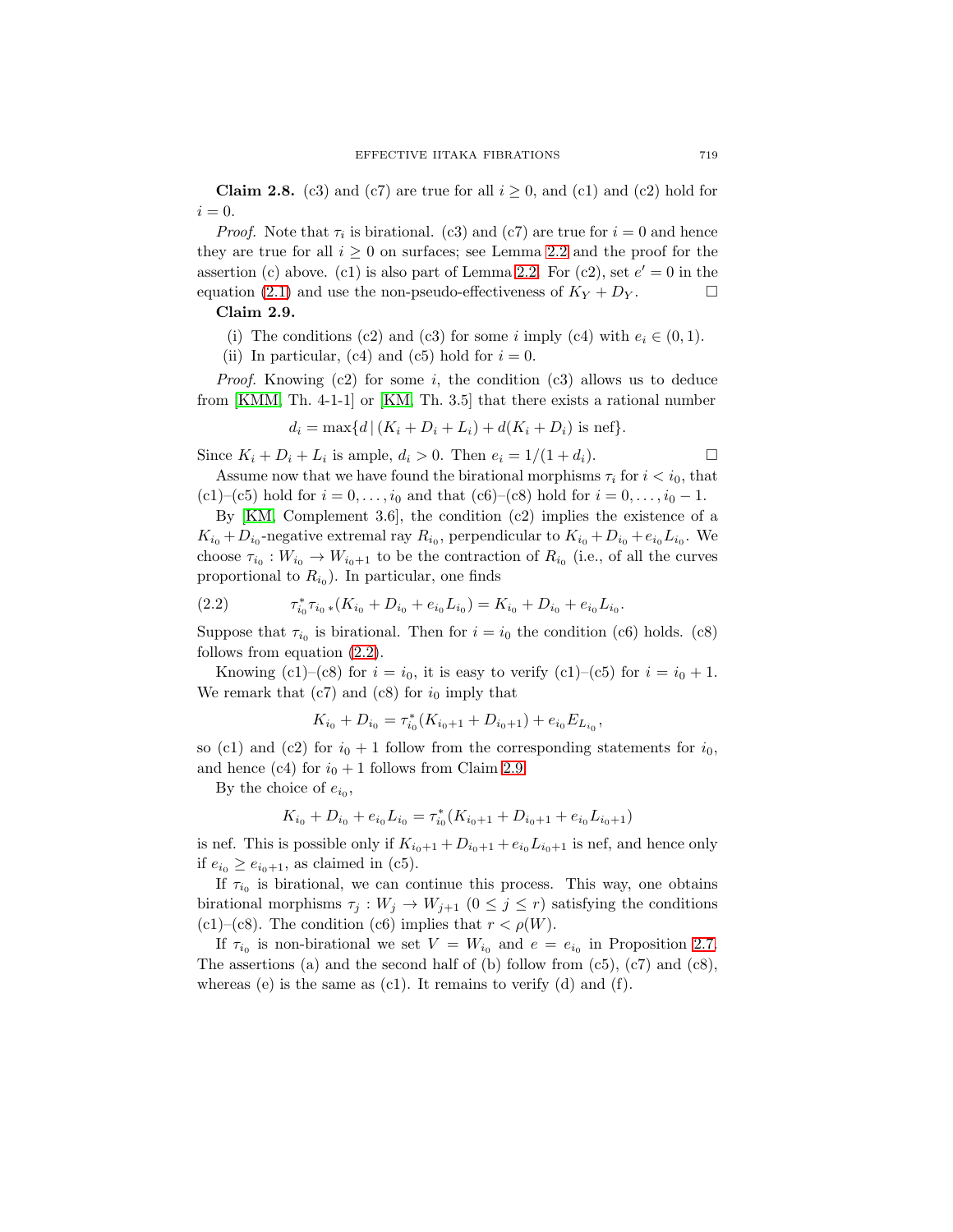**Case 1.** If the image of  $\tau_{i_0}$  is a point, we claim that we are in the first case in Proposition [2.7\(](#page-6-0)f). By the construction,  $\rho(V) = 1$ .

Recall that the singularities of a klt surface are just quotient singularities. Since  $L_Y$  and hence  $L_V = \tau_* \sigma_* L_Y$  cannot be numerically trivial, it must be a positive multiple of the generator of the Neron-Severi group of  $V$ . So the definition of e implies that  $K_V + D_V + eL_V \equiv 0$ . By [\[GZ,](#page-18-13) Lemma 1.3] a klt surface with  $-K$  ample is rational.

**Case 2.** We claim that the second case in Proposition [2.7\(](#page-6-0)f) occurs if  $\tau_{i_0}$ has a curve  $W_{i_0+1}$  as its image. Let  $\Gamma$  denote a general fibre of  $\tau_{i_0}$ .

For  $V = W_{i_0}$  one finds  $\rho(V) = 1 + \rho(W_{i_0+1}) = 2$ . Our  $\Gamma$  generates the extremal ray  $R_{i_0}$  giving rise to the contraction  $\tau_{i_0}$ . So every fibre of  $V \rightarrow$  $W_{i_0+1}$  is irreducible (also because  $\rho(V) = 2$ ). Since the nef divisor  $K_V$  +  $D_V + eL_V$  is perpendicular to  $R_{i_0}$  and hence to the nef divisor Γ, one finds that  $K_V + D_V + eL_V \equiv \beta \Gamma$  for some  $\beta > 0$ .

Since  $K_V + D_V + L_V \equiv (1 - e)L_V + \beta \Gamma$  is ample, we have  $\Gamma L_V > 0$ . Now  $0 = \Gamma \cdot \beta \Gamma = \Gamma \cdot (K_V + D_V + eL_V) > \Gamma \cdot K_V$  and hence  $\Gamma \cong \mathbb{P}^1$ .

We still have to characterize  $e$  as the pseudo-effective threshold as claimed in the assertion  $(d)$  of Proposition [2.7.](#page-6-0)

Clearly, when  $S = V$ , our  $K_S + D_S + eL_S \equiv \beta \Gamma$  (setting  $\beta = 0$  and  $\Gamma$  to be any ample divisor, in Case (1)) is pseudo-effective, so by the assertion (b) of Proposition [2.7](#page-6-0) the same is true when  $S = Y$  or  $S = W$ .

Conversely, suppose that  $K_S + D_S + e'L_S$  is pseudo-effective for some  $e'$ and some  $S \in \{Y, W, V\}$ . Then the same holds for  $S = V$  by considering the pushdown.

For  $S = V$  we can write this divisor as  $\beta \Gamma + (e' - e)L_V$ . Thus  $0 \leq$  $\Gamma.(\beta \Gamma + (e' - e)L_V) = (e' - e)\Gamma.L_V$ . Since  $K_V + D_V + L_V \equiv \beta \Gamma + (1 - e)L_V$ is ample, we have  $\Gamma L_V > 0$  in both Cases (1) and (2), and hence  $e' \ge e$ .  $\Box$ 

The next two lemmata give a universal upper bound for the threshold  $e$  in Proposition [2.7.](#page-6-0)

<span id="page-9-0"></span>**Lemma 2.10.** In the situation considered in Proposition [2.7\(](#page-6-0)f), Case  $(1)$ , there is a constant  $e(b, N) < 1$ , depending only on b and N, such that the threshold  $e \leq e(b, N)$ .

*Proof.* Let  $\pi : \tilde{V} \to V$  be a minimal resolution. So one has a commutative diagram:

$$
\begin{array}{ccc}\nY & \xrightarrow{\sigma} & W \\
\xi & & \tau & \\
\widetilde{V} & \xrightarrow{\pi} & V.\n\end{array}
$$

As usual, when there is a birational morphism  $Y \to S$  we will write  $D_S$  and  $L<sub>S</sub>$  for the direct images of  $D<sub>Y</sub>$  and  $L<sub>Y</sub>$ , respectively.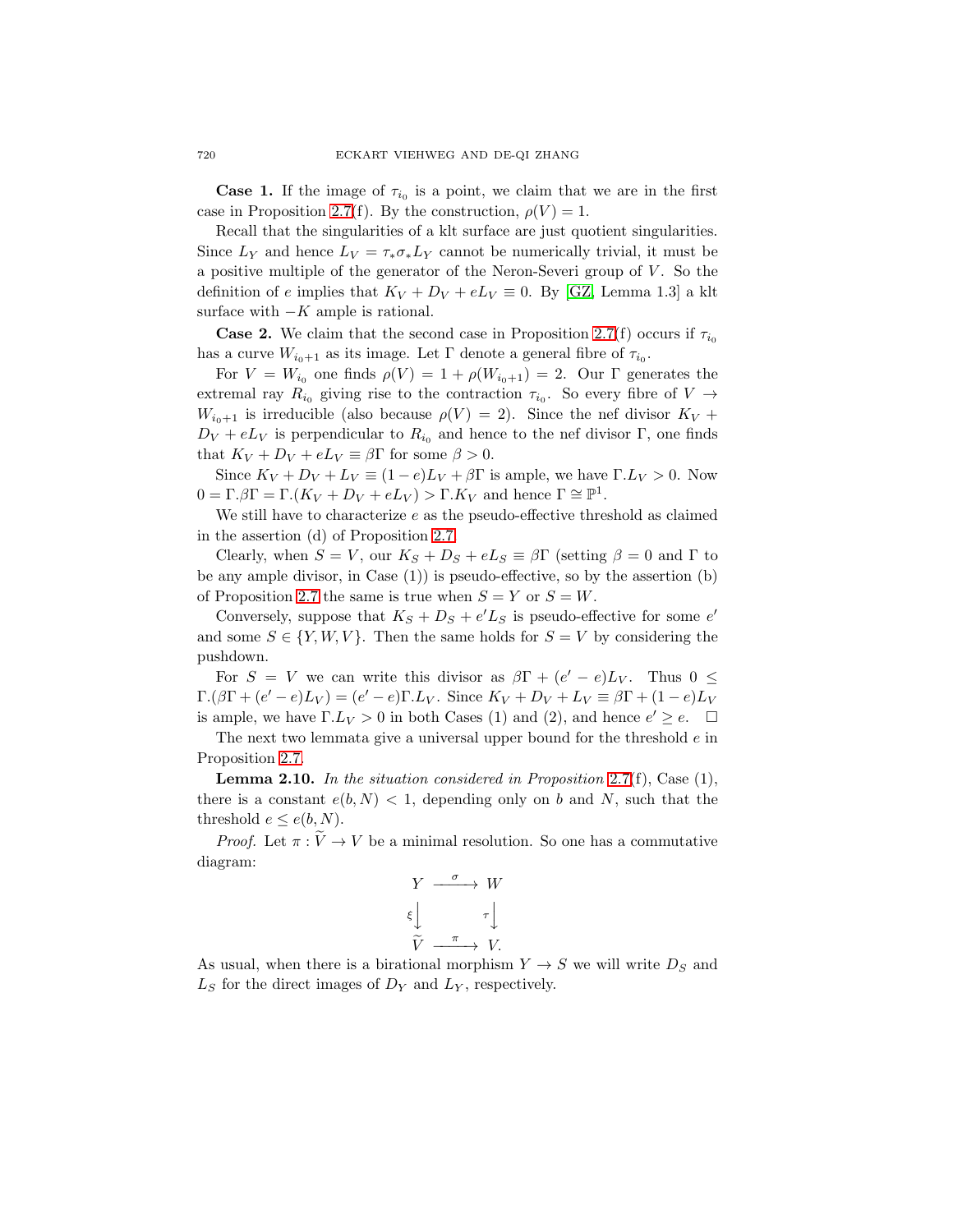Write  $\pi^* K_V = K_{\tilde{V}} + J$  where J is an effective and  $\pi$ -exceptional Q-divisor. Note that  $(V, D_V)$  and hence V and  $(\widetilde{V}, J)$  are klt. Since  $H_{Nb} := NbL_{\widetilde{V}}$  is a nef line bundle with  $H_{Nb} - (K_{\tilde{V}} + J)$  nef and big, [\[Ka,](#page-18-14) Th. 3.1] tells us that  $|2H_{Nb}|$  is base point free.

So  $L_{\tilde{V}}$  is Q-linearly equivalent to  $L'_{\tilde{V}} := H_{2Nb}/2Nb$  for a smooth divisor  $H_{2Nb} \in |2H_{Nb}|$  intersecting  $D_{\tilde{V}}$  transversely and away from the fundamental point of the inverse of the birational morphism  $\xi : Y \to V$ .

For  $L'_Y := \xi^* L'_{\tilde{V}}$ , the pair  $(Y, D_Y + L'_Y)$  is klt. Write  $\xi^* L_{\tilde{V}} = L_Y + E$  with  $E \ge 0$  and  $\xi$ -exceptional. Then  $K_Y + D_Y + L'_Y \sim_{\mathbb{Q}} (K_Y + D_Y + L_Y) + E$  is big.

So we are allowed to apply the first part of Lemma [2.5](#page-5-0) and we find a constant  $M(b, N)$  such that  $|(t_0+1)(K_Y+D_Y+L'_Y)|$  gives rise to a birational map for all  $t_0 \in \mathbb{Z}_{>0}$  with  $2Nb|(t_0 + 1)$  and  $t_0 \geq M(b, N)$ . Thus the same holds for  $|(t_0+1)(K_V+D_V+L'_V)|$  with  $(L_V \sim_{\mathbb{Q}}) L'_V$  the pushdown of  $L'_Y$ .

So  $(t_0 + 1)(K_V + D_V + L_V) \cdot \bar{\Gamma} \ge 1$  for any movable curve  $\bar{\Gamma}$  on V. On  $\tilde{V}$ , we take  $\Gamma \cong \mathbb{P}^1$  with  $\Gamma^2 = 0$  or 1 (when  $\widetilde{V}$  is ruled or  $\mathbb{P}^2$ ) such that  $\overline{\Gamma} = \pi(\Gamma)$ . Note that  $\overline{\Gamma}$ . $K_V = \Gamma$ . $(K_{\widetilde{V}} + J) \geq \Gamma$ . $K_{\widetilde{V}} \geq -3$ .

If  $e \leq 1/2$  there is nothing to show. Otherwise,

$$
0 = \bar{\Gamma}(K_V + D_V + eL_V) \ge -3 + e\bar{\Gamma}L_V \ge -3 + \frac{1}{2}\bar{\Gamma}L_V.
$$

Then

$$
6(1 - e) \ge (1 - e)\bar{\Gamma}L_V = \bar{\Gamma}\left(K_V + D_V + L_V\right) \ge \frac{1}{t_0 + 1}
$$

<span id="page-10-0"></span>gives an upper bound for  $e$ .  $\Box$ 

**Lemma 2.11.** In Case (2) of Proposition [2.7\(](#page-6-0)f), there is a constant  $\nu =$  $\nu(N, b)$  (depending only on N, b) such that the threshold e satisfies

$$
e \le 1 - \frac{1}{4\nu} < 1.
$$

*Proof.* Again it is sufficient to consider the case  $e \geq 1/2$ . We calculate

$$
0 = \Gamma \beta \Gamma = \Gamma \left( K_V + D_V + eL_V \right) \ge -2 + \frac{1}{2} \Gamma \cdot L_V = -2 + \frac{1}{2} \widetilde{\Gamma} \cdot L_V.
$$

Here the fibre  $\widetilde{\Gamma}$  is the pullback on Y of the general fibre  $\Gamma$  on V in Proposition [2.7\(](#page-6-0)f), Case (2). Since  $K_Y + D_Y + L_Y$  is big and  $N\Gamma$ . $(K_Y + L_Y) \in \mathbb{Z}_{>0}$ , we apply [\[FM,](#page-18-2) Proposition 6.3], obtain  $\nu = \nu(N, b)$  satisfying the following and hence conclude the lemma (noting that  $E_{\tau\sigma}$  is contained in fibres):

$$
\nu \leq \tilde{\Gamma} \cdot (K_Y + D_Y + L_Y) = (1 - e)\tilde{\Gamma} \cdot L_Y \leq 4(1 - e).
$$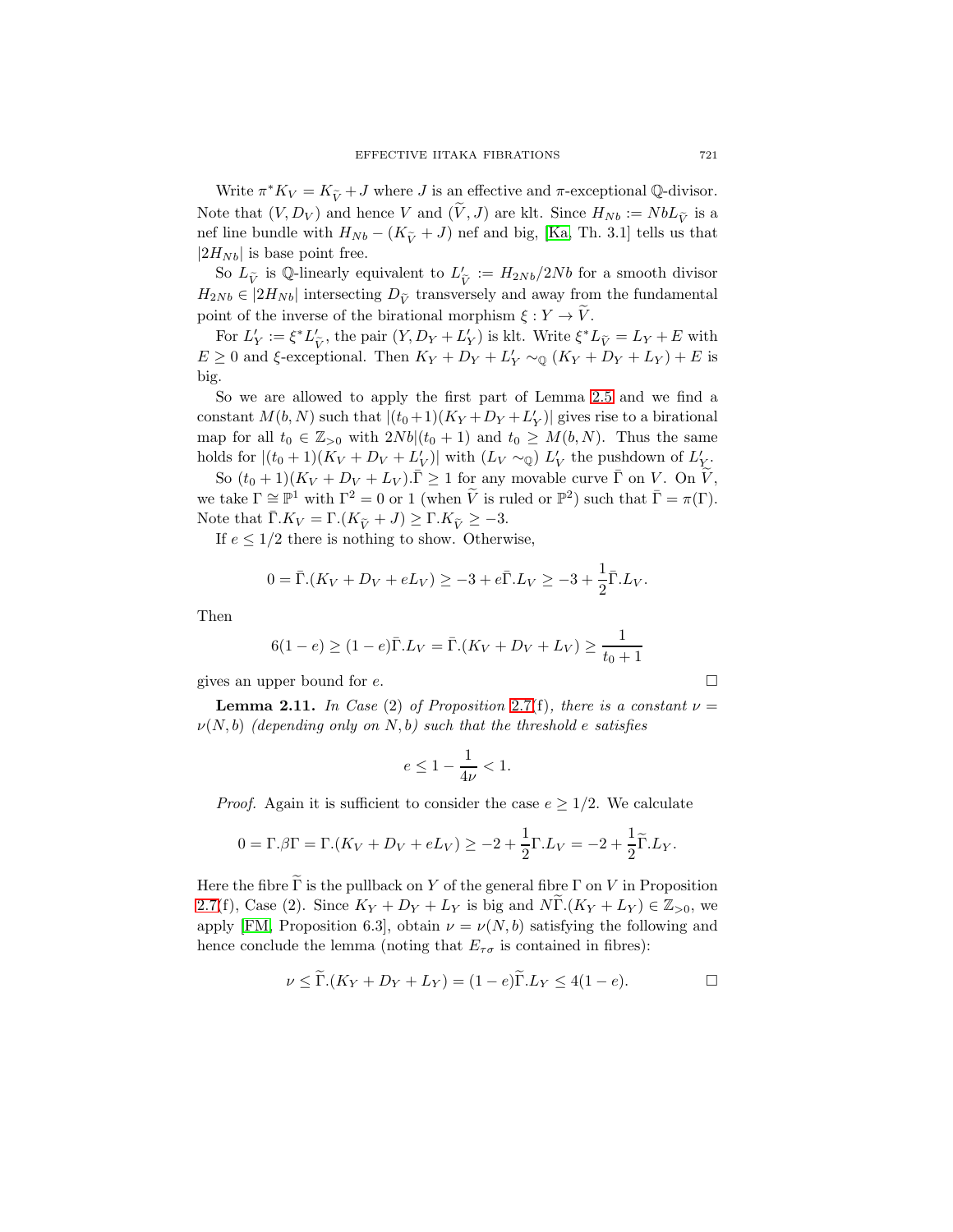#### **3.** The proof of Theorem [0.2](#page-1-0) and Corollary [0.4](#page-2-1)

<span id="page-11-0"></span>When  $K_Y + D_Y$  is big, especially when  $L_Y \equiv 0$ , the statement of Theorem [0.2](#page-1-0) has been verified in Lemma [2.5.](#page-5-0) If  $L<sub>Y</sub>$  is big, the theorem follows from Lemmata [2.6,](#page-6-1) [2.10](#page-9-0) and [2.11.](#page-10-0) So for Theorem [0.2,](#page-1-0) it remains to consider the case:

<span id="page-11-1"></span>**Assumption 3.1.**  $L_Y$  is not numerically trivial,  $\kappa(L_Y) \leq 1$ , and  $\kappa (K_Y + D_Y) \leq 1.$ 

By [\[8aut\]](#page-18-15), for a nef Q-divisor  $L_Y$  on a projective manifold Y there exists a nef reduction, i.e. an almost holomorphic dominant rational map  $\rho: Y \dashrightarrow T$ such that the restriction of  $L<sub>Y</sub>$  to compact fibres is numerically trivial, and the restriction to general curves C with  $\dim(\varrho(C)) > 0$  is of positive degree. The dimension of T is called the *nef dimension* and denoted as  $n(L_Y)$ . Obviously  $\kappa(L_Y) \leq n(L_Y)$  and the first assumption in Assumption [3.1](#page-11-1) implies that the nef dimension  $n(L_Y)$  is one or two. In the first case, the reduction map  $\rho$  is birational, whereas, in the second case, it is a morphism to a curve.

Recall that starting with Remark and Assumption [2.4,](#page-5-1) we had chosen such that the birational morphism  $\sigma : Y \to W$ , constructed in Lemma [2.2,](#page-4-1) is a minimal desingularization. As in Section [2,](#page-4-0)  $L_W$  and  $D_W$  are the direct images of  $L_Y$  and  $D_Y$ , respectively. We write  $K_Y = \sigma^* K_W - J$  with J an effective  $\sigma$ -exceptional  $\mathbb{Q}$ -divisor.

## <span id="page-11-3"></span>**Lemma 3.2.**

- (1)  $0 \leq L_Y^2 \leq L_W^2$ .
- (2) If  $n(L_Y)=2$ , then  $\kappa(L_Y)\leq 0$  and  $L_Y.K_Y\geq 0$ .
- (3) Let e be the threshold from Proposition [2.7](#page-6-0) and let  $P_Y$  be the positive and  $N_Y$  the negative part in the Zariski decomposition

<span id="page-11-2"></span>
$$
K_Y + D_Y + L_Y = P_Y + N_Y.
$$

Then  $P_Y - (1 - e)\sigma^* L_W$  is pseudo-effective. Furthermore,

(3.1) 
$$
P_Y^2 \ge (1 - e)^2 L_W^2 \ge (1 - e)^2 L_Y^2.
$$

*Proof.* (1) Recall that  $L_Y$  is nef, hence  $L_W$  is nef as well. Since  $L_Y \leq$  $\sigma^* L_W$ , one obtains (1).

(2) Since  $L_Y$  is nef, but neither big nor numerically trivial, one finds that  $L_Y^2 = 0$  and that  $H^2(Y, mL_Y) = 0$  for m sufficiently large. Then for m sufficiently divisible

$$
\dim(H^0(Y, mL_Y)) \ge -\frac{L_Y.K_Y}{2} \cdot m + \chi(\mathcal{O}_Y).
$$

If  $L_Y.K_Y < 0$ , then  $\kappa(L_Y) = 1$ . However  $\kappa(L_Y) = 1$  implies that the restriction of  $L_Y$  to the fibres of  $\Phi_{|mL_Y|}$  is numerically trivial, contradicting  $n(L_Y) = 2.$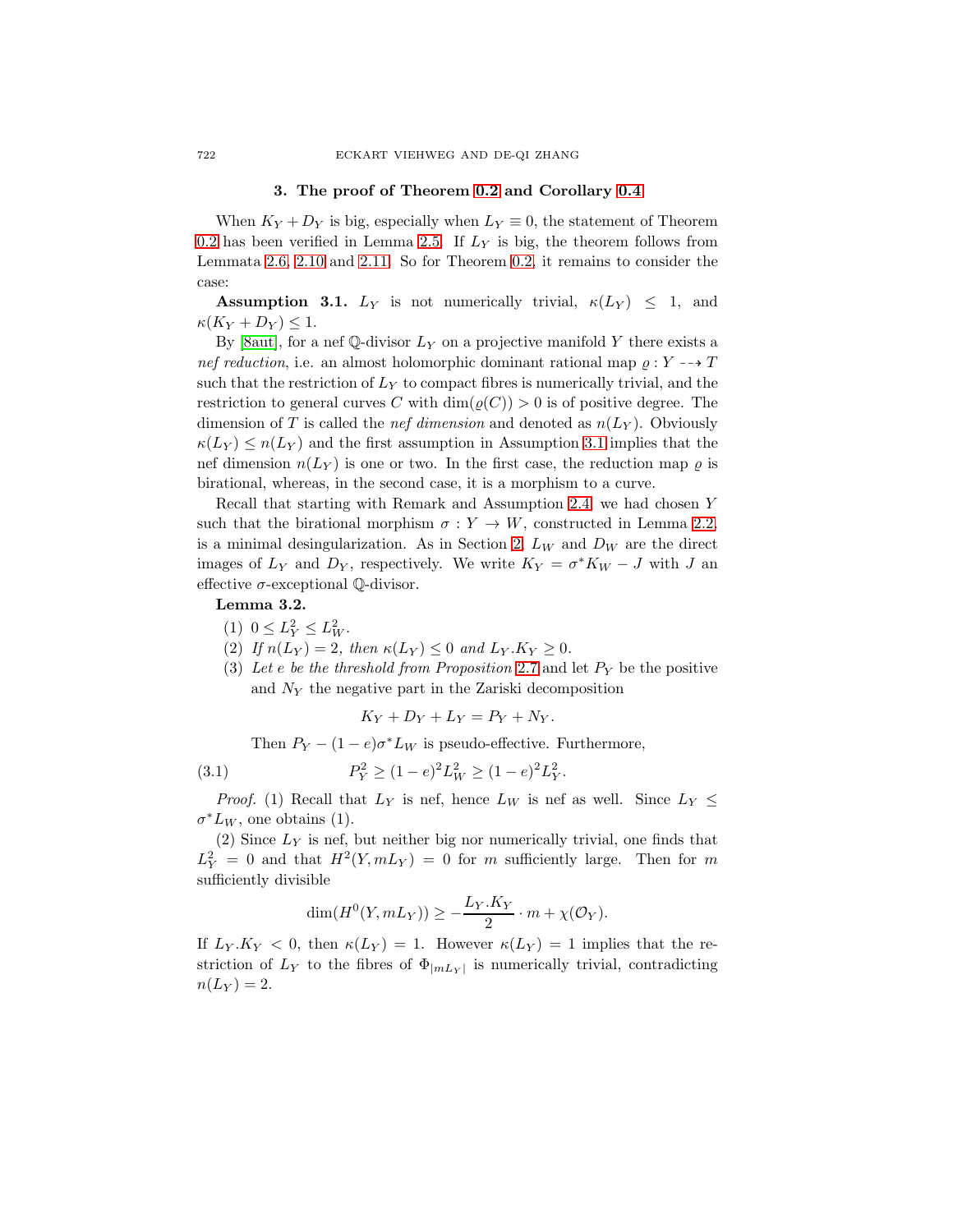(3) Using the notation from Lemma [2.2,](#page-4-1)  $P_Y = \sigma^*(K_W + D_W + L_W)$  and  $N_Y = E_{\sigma}$ . Moreover  $K_Y + D_Y + eL_Y$  is pseudo-effective by the choice of e. Then its  $\sigma$ -pushdown  $K_W + D_W + eL_W$  is pseudo-effective as well and one obtains the first part of (3). Since  $P_Y$  and  $L_W$  are nef, the pseudo-effectivity of  $P_Y - (1 - e)\sigma^* L_W$  implies [\(3.1\)](#page-11-2).

<span id="page-12-0"></span>**Lemma 3.3.** Assume that  $L_Y$  is not numerically trivial, that  $\kappa(L_Y) \leq 1$ and that either  $L_Y^2 > 0$  or  $L_Y.K_Y \geq 0$ . Then  $|MK_X|$  is an Iitaka fibration for some  $M = M(b, N, e)$  depending only on b, N, and e.

Proof. Keeping the notation from Lemma [3.2](#page-11-3) (3), one has:

**Claim 3.4.** 
$$
P_Y^2 \ge \frac{(1-e)^2}{3(Nb)^2}
$$
.

<span id="page-12-1"></span>*Proof.* Assume first that  $L_Y^2 > 0$ . Since  $NbL_Y$  is an integral Cartier divisor,  $L_Y^2 \ge 1/(Nb)^2$  and the claim follows from [\(3.1\)](#page-11-2) in Lemma [3.2](#page-11-3) (3).

Assume next that  $L_Y^2 = 0$ . Since  $L_Y$  is nef, one finds by assumption that

$$
L_W.K_W = L_Y.(K_Y + J) \ge L_Y.K_Y \ge 0.
$$

If  $L_Y.K_Y$  is positive, by Lemma [1.2](#page-3-0) (5) it has to be larger than or equal to  $1/Nb$ . Applying Lemma [3.2](#page-11-3) (3) one finds

$$
P_Y^2 \ge P_Y.(1 - e)\sigma^* L_W = (1 - e)(K_W + D_W + L_W).L_W
$$
  
 
$$
\ge (1 - e)L_W.K_W \ge (1 - e)L_Y.K_Y \ge \frac{1 - e}{Nb} \ge \frac{(1 - e)^2}{3(Nb)^2}.
$$

If  $L_Y.K_Y = 0$ , consider first the case  $L_Y.\sigma' D_W > 0$ , where  $\sigma'$  stands for the proper transform. By Lemma [1.2,](#page-3-0) this intersection number is  $\geq 1/(Nb)^2$ . As above, one obtains

$$
P_Y^2 \geq (1-e) L_W . D_W = (1-e) L_Y . \sigma^*D_W \geq (1-e) L_Y . \sigma'D_W \geq \frac{1-e}{(Nb)^2} \geq \frac{(1-e)^2}{3(Nb)^2}.
$$

It remains to handle the worse case,

(3.2) 
$$
L_Y^2 = L_Y.K_Y = L_Y.\sigma'D_W = 0.
$$

Since  $K_Y + D_Y + L_Y$  is big and since  $L_Y$  is not numerically trivial,

<span id="page-12-2"></span>
$$
0 < L_Y.(K_Y + D_Y + L_Y) = L_Y.D_Y.
$$

Thus  $L_Y.D_1 > 0$  for some irreducible curve  $D_1$  in  $\text{Supp} D_Y \setminus \sigma' D_W$ . Then  $D_1$ lies in the exceptional locus of  $\sigma$ , hence  $D_1 \cong \mathbb{P}^1$  and  $D_1^2 \le -2$ .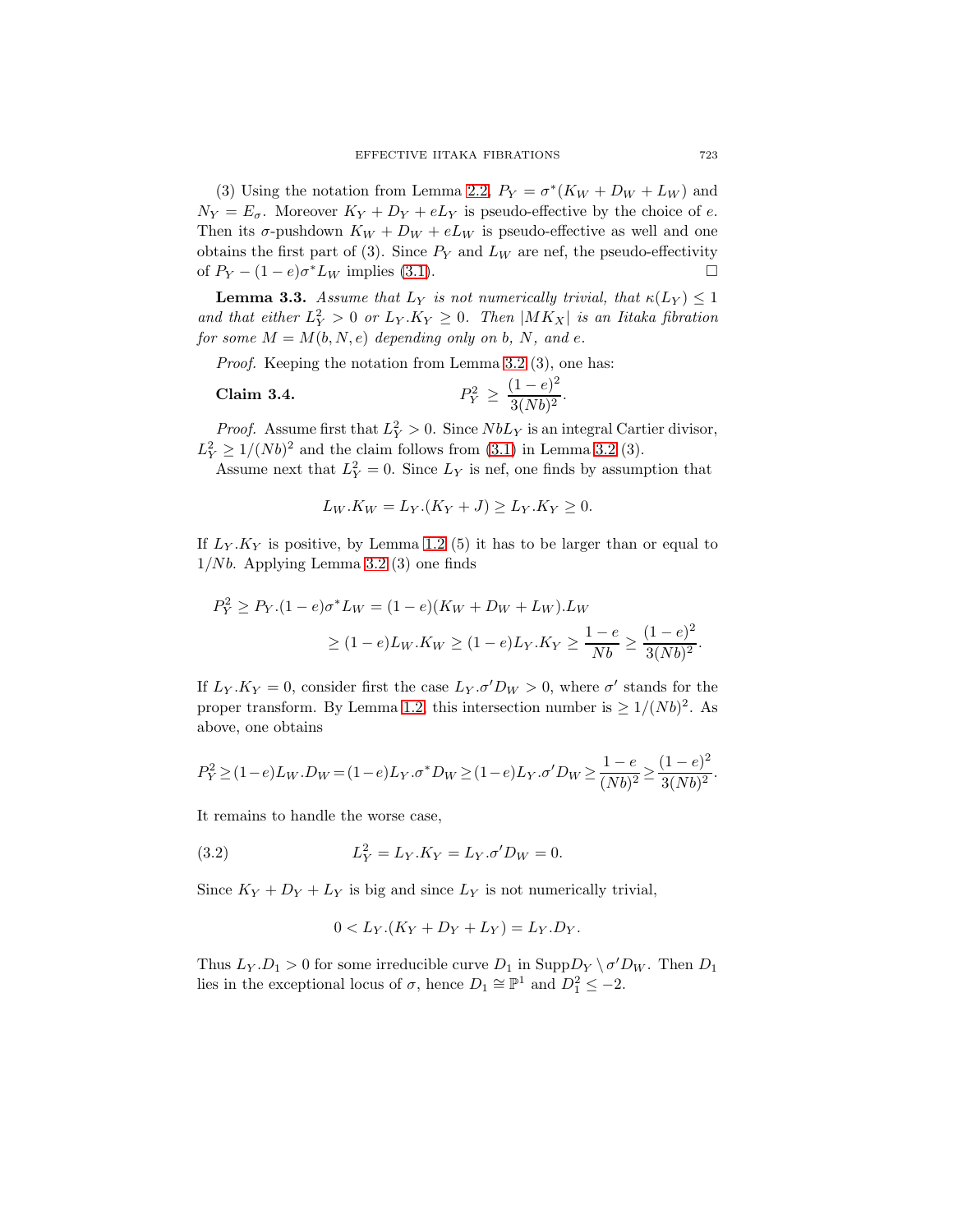If  $D_1^2 = -n$  with  $n \ge 3$ , then [\[Z,](#page-19-3) Lemma 1.7] implies that

$$
J \ge \frac{n-2}{n} D_1 \ge \frac{1}{3} D_1,
$$

and

$$
P_Y^2 \ge (1 - e)L_W.K_W
$$
  
=  $(1 - e)L_Y.(K_Y + J) \ge (1 - e)L_Y.\frac{1}{3}D_1 \ge \frac{1 - e}{3Nb} \ge \frac{(1 - e)^2}{3(Nb)^2}.$ 

If  $D_1^2 = -2$  consider the contraction  $\sigma_1 : Y \to W_1$  of  $D_1$ . Then  $\sigma_1^* L_{W_1} =$  $L_Y + aD_1$  with  $a = L_Y.D_1/2 \ge 1/2Nb$ . Note that  $0 = L_Y^2 = (\sigma_1^* L_{W_1} - aD_1)^2$  $=L_{W_1}^2-2a^2$ , so  $L_W^2 \ge L_{W_1}^2 = 2a^2 \ge 1/2(Nb)^2$  and

$$
P_Y^2 \ge (1 - e)L_W^2 \ge \frac{1 - e}{2(Nb)^2} \ge \frac{(1 - e)^2}{3(Nb)^2}.
$$

As a next step in the proof of Lemma [3.3,](#page-12-0) consider two general points  $x_1, x_2$ of Y. If the nef dimension  $n(L_Y) = 1$ , we may assume that the two points are not in the same fibre of the nef reduction. Thus for a very general curve  $C_t$  on Y containing  $x_1, x_2$ , one has

$$
P_Y.C_t \ge (1 - e)L_Y.C_t \ge \frac{1 - e}{Nb}.
$$

Then the adjoint linear system

$$
|K_Y + [s_0(K_Y + D_Y + L_Y) + L_Y]|
$$
, for  $s_0 = b(\lceil \frac{5Nb}{1-e} \rceil + 1) - 1$ 

separates the points  $x_1, x_2$ . In fact, the nef part of the divisor

$$
\lceil s_0(K_Y+D_Y+L_Y)+L_Y\rceil
$$

is larger than  $s_0 P_Y$  and the inequalities

$$
s_0 P_Y.C_t \ge s_0 (1 - e)L_Y.C_t \ge \frac{s_0 (1 - e)}{Nb} \ge 4
$$
 and  $(s_0 P_Y)^2 \ge s_0^2 \frac{(1 - e)^2}{3(Nb)^2} > 8$ 

allow us to apply [\[La,](#page-18-9) Th. 3.2]. Thus, by Lemma [1.2,](#page-3-0)

$$
h^{0}(X,(s_{0}+1)K_{X}) = h^{0}(Y,(s_{0}+1)(K_{Y}+D_{Y}+L_{Y}))
$$
  
\n
$$
\geq h^{0}(X,K_{Y} + [s_{0}(K_{Y}+D_{Y}+L_{Y})+L_{Y}]) \geq 2.
$$

Now by [\[Ko86,](#page-18-1) Th. 4.6],  $\Phi_{|tK_X|}$  is an Iitaka fibration for  $t = (s_0+1)(2M+1)$  $+ M$ , where M is a constant as in [\[FM,](#page-18-2) Corollary 6.2], depending only on  $A(b, N)$ .

<span id="page-13-0"></span>Recall that Assumption [3.1](#page-11-1) implies that  $n(L_Y)$  is one or two. In the second case, Lemma [3.2](#page-11-3) (2) allows us to apply Lemma [3.3.](#page-12-0) So it remains to consider the case below.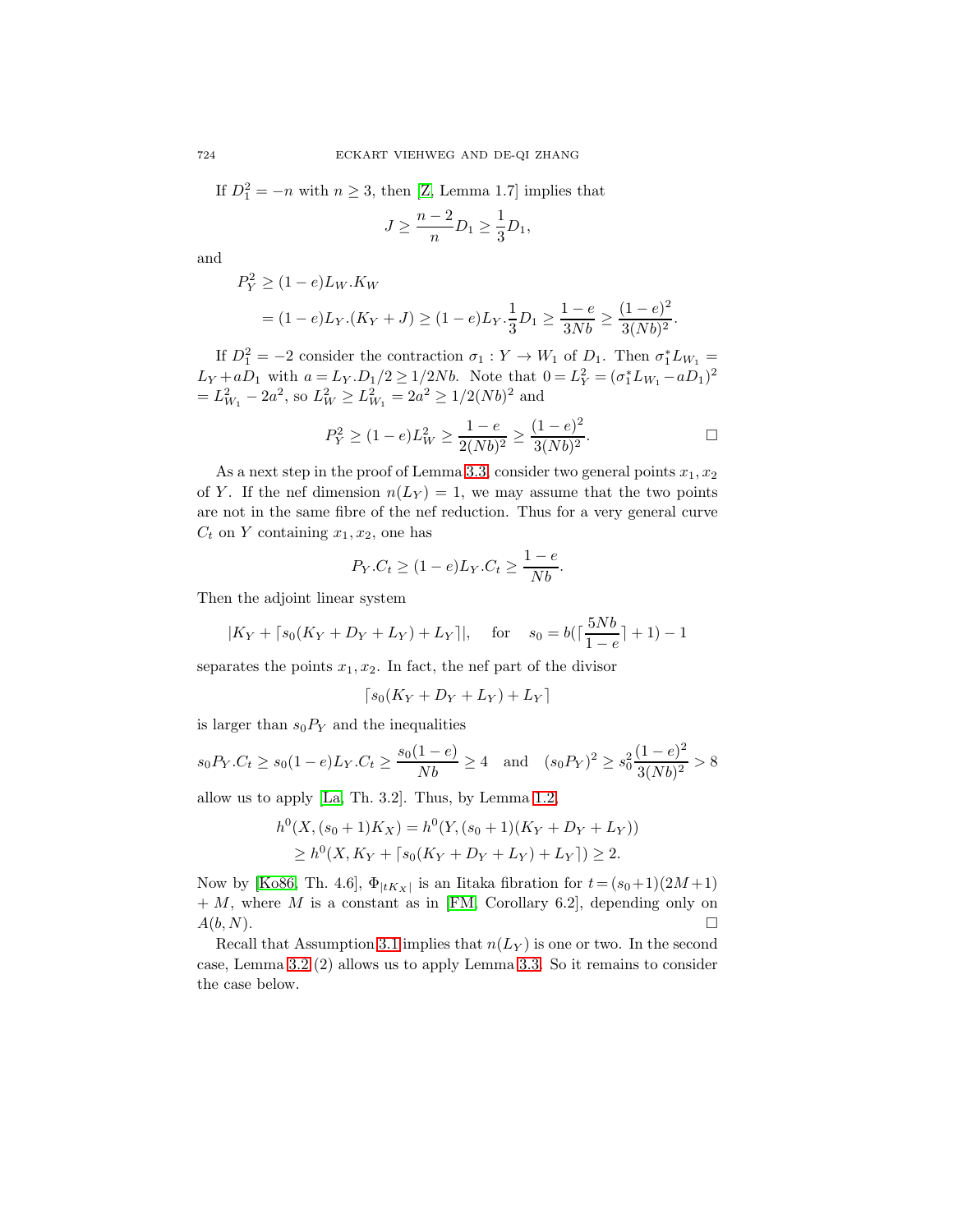**Lemma 3.5.** Assume that  $n(L_Y) = 1$ ,  $L_Y^2 = 0$  and  $L_Y.K_Y < 0$ . Then Y is a ruled surface over a curve C of genus  $q(Y)$  with general fibre  $\Sigma \cong \mathbb{P}^1$ . The  $\mathbb{Q}$ -divisor  $L_Y$  is  $\mathbb{Q}$ -linearly equivalent to a positive multiple of  $\Sigma$ , and  $|MK_X|$ is an Iitaka fibration for some constant  $M = M(b, N, q(Y))$  depending only on  $b, N, q(Y)$ .

*Proof.* Since  $n(L_Y) = 1$ , the nef reduction is a map  $\rho : Y \to C$  to a curve. It is an easy exercise (whose solution can be found in [\[8aut,](#page-18-15) Proposition 2.11]) to see that  $\varrho$  is a morphism and that  $L_Y$  is numerically equivalent to a positive multiple of the general fibre  $\Sigma$  of  $\rho$ . Since  $L_Y.K_Y < 0$ , one has  $\Sigma.K_Y < 0$ . Thus  $2g(\Sigma) - 2 = \Sigma.K_Y < 0$  and  $\Sigma \cong \mathbb{P}^1$ . So  $\varrho: Y \to C$  is a  $\mathbb{P}^1$ -fibration and Y is a ruled surface with  $g(C) = q(Y)$ .

Moreover the divisor  $NbL<sub>Y</sub>$  on the ruled surface  $Y \rightarrow C$  is numerically equivalent to some  $\alpha \Sigma$ . Considering the intersection of  $\Sigma$  with a section of  $\rho: Y \to C$  one sees that  $\alpha$  is an integer. The numerically trivial sheaf  $NbLy - \alpha\Sigma$  is linearly equivalent to the pullback of a numerically trivial sheaf on a relative minimal model of  $Y$  which in turn must be the pullback of a sheaf on C. Hence  $NbL_Y \sim \varrho^* \Pi$  for some integral divisor  $\Pi$  on C of positive degree. Then  $(2g(C) + 1)\Pi$  is very ample and  $(2g(C) + 1)NbL_Y$  is linearly equivalent to the disjoint union H of smooth fibres in general position. For  $(L_Y \sim_0)$  $L'_Y = H/(2g(C)+1)Nb$  the pair  $(Y, D_Y + L'_Y)$  is klt and  $K_Y + D_Y + L'_Y$  is big. The coefficients of  $D_Y + L'_Y$  lie in the DCC set  $A(b, N) \cup \{1/(2g(C) + 1)Nb\}.$ Hence repeating the arguments used in the proof of Lemma [2.5](#page-5-0) one finds a constant M depending only on b, N and  $g(C)$  such that  $|(s+1)(K_Y+D_Y+L_Y)|$ defines a birational map for all  $s \geq M$  with  $s+1$  divisible by  $(2g(C)+1)Nb$ . Now the lemma follows from Lemma [1.2](#page-3-0) (4).  $\Box$ 

<span id="page-14-0"></span>**Lemma 3.6.** Keeping the assumptions made in Lemma [3.5,](#page-13-0) either  $K_Y$  +  $D_Y$  is big or  $q(Y) \leq 1$ .

*Proof.* If  $K_Y + D_Y$  is not pseudo-effective we can apply Proposition [2.7\(](#page-6-0)f). There, in Case 1 the irregularity is zero. So we only have to consider Case 2. Using the notation introduced there,  $K_Y + D_Y + L_Y \equiv (1 - e)L_Y + \beta \Gamma + E_{\tau\sigma}$ is big,  $\Gamma L_Y > 0$  and hence, using the notation from Lemma [3.5,](#page-13-0)  $\Gamma \Sigma > 0$ . Further  $\Gamma \cong \mathbb{P}^1$ . So there are two different  $\mathbb{P}^1$ -fibrations on Y with fibres  $\Gamma$ and  $\Sigma$ , and Y is rational.

Therefore, we may assume that  $K_Y+D_Y$  is pseudo-effective with  $\kappa(K_Y+D_Y)$  $\leq$  1. Applying Construction [2.3](#page-4-2) to the klt-pair  $(Y, D_Y)$ , we get morphisms  $\gamma: Y \to Z$  and  $\psi_Z: Z \to B$  with  $\gamma$  birational, and an ample Q-divisor H on B such that

$$
E_{\gamma} = K_Y + D_Y - \gamma^* \psi_Z^*(H)
$$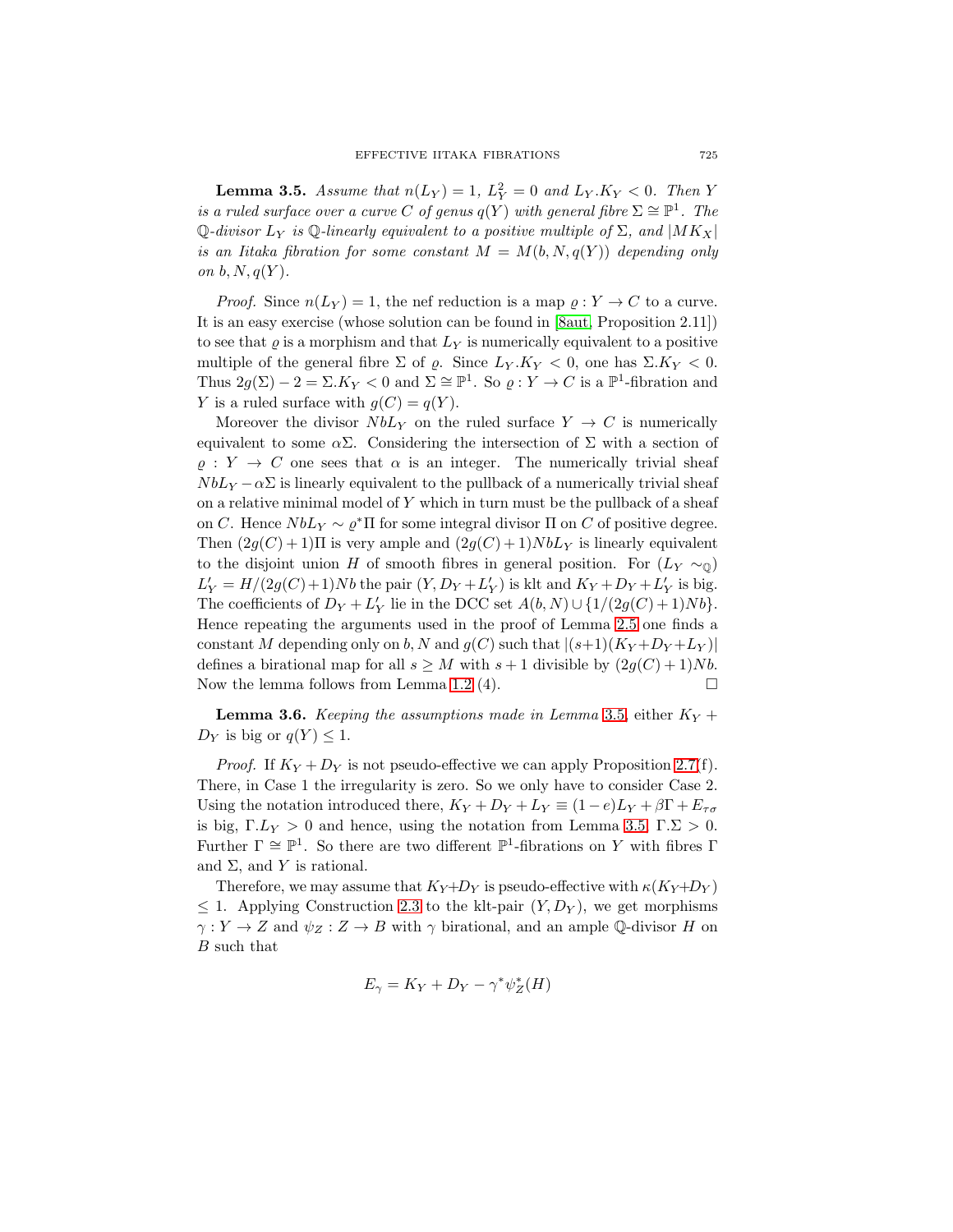is an effective  $\gamma$ -exceptional Q-divisor consisting of rational curves. By the assumption

$$
\dim B = \kappa(H) = \kappa(K_Y + D_Y) \le 1.
$$

Consider the case dim  $B = 1$ . So  $\psi = \psi_Z \circ \gamma : Y \to B$  is a family of curves over a curve with general fibre Γ. By abuse of notation, Γ will also be considered as the general fibre of  $\psi_Z$ . For  $\alpha = \deg H$ , one has

$$
K_Y + D_Y \sim_{\mathbb{Q}} \equiv \alpha \Gamma + E_\gamma
$$
 and  $K_Z + D_Z \equiv \alpha \Gamma$ .

Since  $E_{\gamma}$  is contained in fibres

$$
0 = \Gamma \cdot (\alpha \Gamma + E_{\gamma}) = \Gamma \cdot (K_Y + D_Y) \ge \Gamma \cdot K_Y
$$

and  $\Gamma$  is either  $\mathbb{P}^1$  or an elliptic curve.

Since  $K_Y + D_Y + L_Y \equiv \alpha \Gamma + E_{\gamma} + L_Y$  is big,  $\Gamma L_Y > 0$ . Using the notation from Lemma [3.5,](#page-13-0) this implies that  $\Gamma \Sigma > 0$  where Y is ruled over C with general fibre Σ. So Γ dominates the base curve C and  $q(Y) = q(C) \leq 1$ , as claimed.

In case dim  $B = 0$ , one has  $K_Z + D_Z \equiv 0$  (indeed,  $\sim_{\mathbb{Q}} 0$  by [\[Ko\]](#page-18-10)). If  $L_Y.E_\gamma = 0$ , then  $K_Y + D_Y + L_Y \equiv L_Y + E_\gamma$  is the Zariski decomposition and hence

$$
2 = \kappa (K_Y + D_Y + L_Y) = \kappa (L_Y) \le 1,
$$

a contradiction.

Thus  $L_Y.E_\gamma > 0$  and, using the notation from Lemma [3.5,](#page-13-0) one finds  $\Sigma.E_{\gamma} > 0$ . The divisor  $E_{\gamma}$  is exceptional for the birational morphism to the klt surface Z, whence all its components are isomorphic to  $\mathbb{P}^1$ . Since one of them intersects  $\Sigma$ , the base curve C in Lemma [3.5](#page-13-0) is dominated by  $\mathbb{P}^1$  and hence  $g(C) = q(Y) = 0$ .

Proof of Theorem [0.2.](#page-1-0) As recalled at the beginning of this section it remains to verify the theorem under Assumption [3.1.](#page-11-1) Then the theorem follows from Lemmata [3.3,](#page-12-0) [3.5,](#page-13-0) and [3.6,](#page-14-0) using Lemmata [2.10](#page-9-0) and [2.11.](#page-10-0)  $\Box$ 

*Proof of Corollary* [0.4.](#page-2-1) When  $\kappa(X) = 0$ , one can take  $M_3$  to be the Beau-ville number as in [\[Mo,](#page-18-3) §10]. When  $\kappa(X) = 1$ , the result is just [\[FM,](#page-18-2) Corollary 6.2]. When  $\kappa(X) = 3$ , we can take  $M_3 = 126$  by [\[CC,](#page-18-4) Th. 1.1] (see also [\[HM\]](#page-18-0) and [\[Ta\]](#page-19-0)). So the only remaining case is the one where  $\kappa(X) = 2$ . Here the corollary follows from Theorem [0.2](#page-1-0) for  $n = 3$ ,  $b = 1$ ,  $B_{n-2} = 2$  and  $N = N(B_{n-2}) = 12.$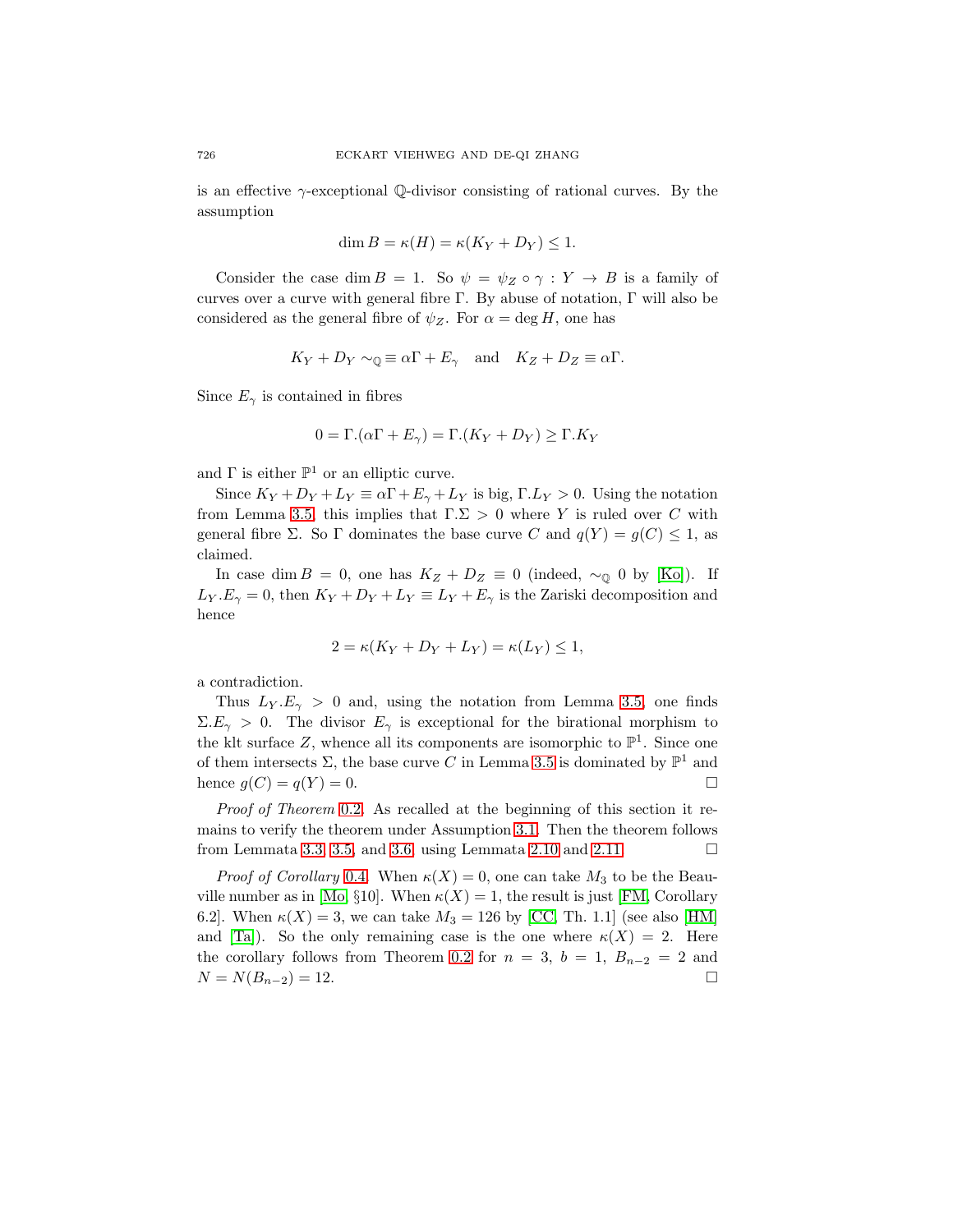#### **4. Some comments**

<span id="page-16-2"></span><span id="page-16-0"></span>**Remark 4.1.** Although the arguments used in Sections [2](#page-4-0) and [3](#page-11-0) are formulated just for surfaces  $Y$ , some can be easily extended to the higher dimensional case. In particular, the general minimal model program in [\[BCHM\]](#page-18-16) extends the Zariski decomposition for pseudo-effective divisors to the case  $dim(Y) > 2.$ 

However, as pointed out by the referee, there is no replacement for the fact that on surfaces the direct image of a nef divisor is nef. Similarly, the proof of Claim [3.4,](#page-12-1) essential for Lemma [3.3](#page-12-0) is done "case by case". In the "worst case" [\(3.2\)](#page-12-2) one cannot extract any positivity from  $L_Y$ , nor from  $K_Y + \sigma' D_W$ . One has to get the positivity from exceptional components of  $D<sub>Y</sub>$ . Again, there is little hope to do something similar for  $\dim(Y) > 2$ .

<span id="page-16-1"></span>**Remark 4.2.** If the general fibre  $F$  of the Iitaka fibration is a good minimal model, and hence if  $\omega_F^b \cong \mathcal{O}_F$ , choose an ample invertible sheaf A on X. Writing h for the Hilbert polynomial of  $A|_F$  one obtains a morphism from the complement  $Y_0$  of the discriminant locus to the moduli scheme  $M_h$  of polarized minimal models with Hilbert polynomial  $h$ . In [\[Vi06\]](#page-19-4) we constructed a compactification  $\overline{M}_h$  of  $M_h$  and a nef Q-Cartier divisor  $\lambda$  on  $\overline{M}_h$ , which on each curve meeting  $M_h$  corresponds to the semistable part. Moreover,  $\lambda$  is ample with respect to  $M_h$ . In different terms, there is an effective  $\mathbb{Q}\text{-Cartier}$ divisor  $\Gamma$  on  $\overline{M}_h$ , supported in  $\overline{M}_h \setminus M_h$ , such that  $\alpha\lambda - \Gamma$  is ample for all  $\alpha \geq 1$ .

If we choose Y such that  $Y_0 \to M_h$  extends to a morphism  $\varphi : Y \to \overline{M}_h$ , one finds that  $L_Y = \varphi^*(\lambda)$ , and hence that  $\alpha L_Y - \varphi^*(\Gamma)$  is semi-ample. For some constant  $C > 0$ , depending only on h, both  $CL_Y$  and  $C(L_Y - \varphi^*(\Gamma))$ are divisors, and choosing C large enough,  $C(\alpha L_Y - \varphi^*(\Gamma))$  will have many global sections for all  $\alpha \in \mathbb{Z}_{>0}$  (provided that  $L_Y$  is not numerically trivial). Perhaps this allows us to answer Question [0.1](#page-0-0) in the affirmative, assuming the existence of good minimal models. Perhaps to this aim one has to compare the image of the map  $\varphi: Y \to \overline{M}_h$  with the log minimal model of Y.

Anyway, one still would need some argument which guarantees the independence of the constant  $M$  from the Hilbert polynomial  $h$ .

**Remark 4.3.** Gianluca Pacienza [\[Pa\]](#page-19-5) recently gave an affirmative answer to Question [0.1](#page-0-0) for  $\kappa = n - 2$ , or more precisely if the general fibre F of the Iitaka fibration has a good minimal model, assuming that  $Y$  is non-uniruled and that the morphism  $Y_0 \to M_h$  in Remark [4.2](#page-16-1) is generically finite over its image. Note that the last assumption implies that  $L<sub>Y</sub>$  is big.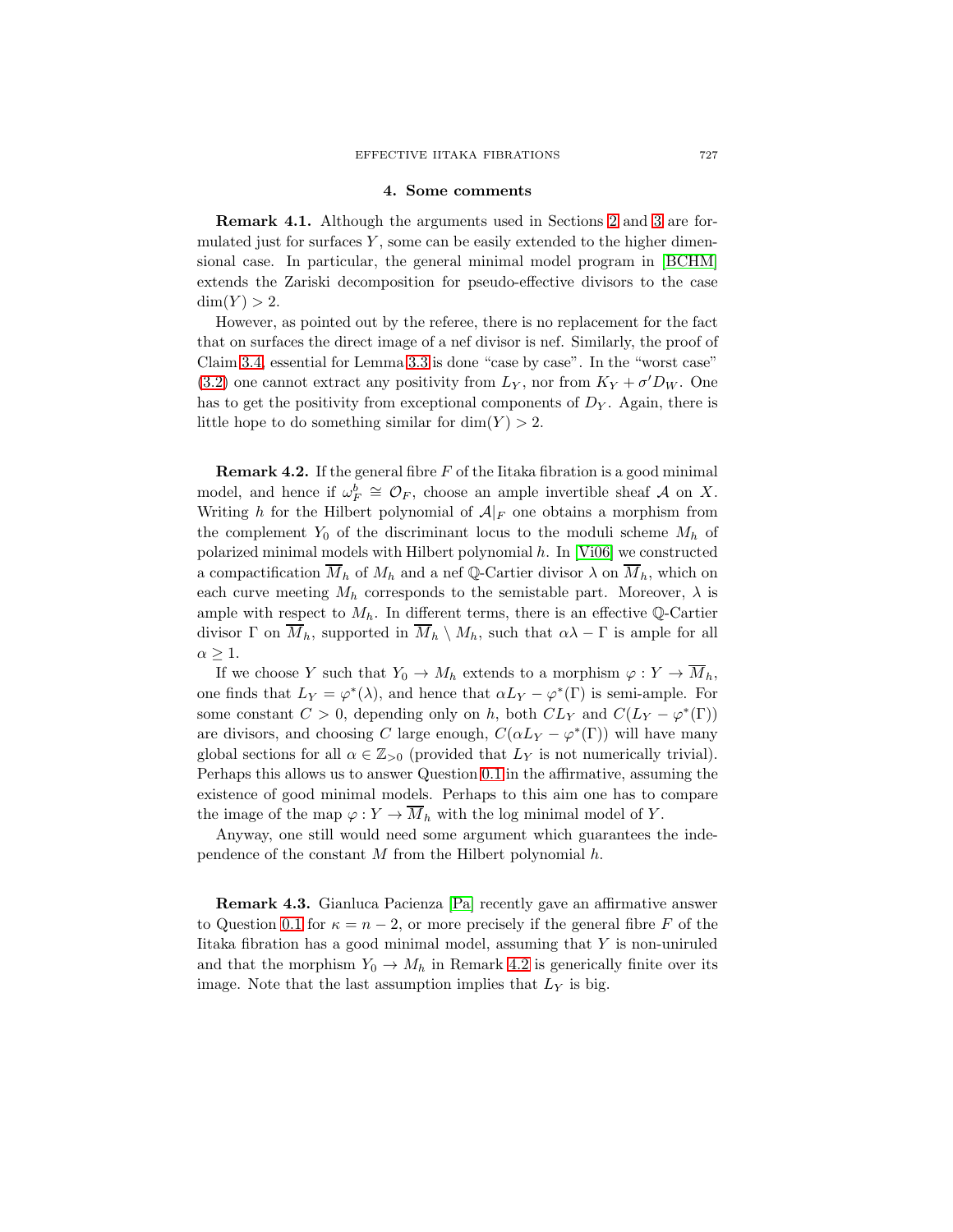Finally, let us give a direct proof of the Corollary [0.4,](#page-2-1) without referring to Theorem [0.2,](#page-1-0) but using the existence of good minimal models in dimension three:

*Proof of Corollary* [0.4](#page-2-1) (using the existence of minimal models). As before all cases are known, except the one where  $\kappa(X) = 2$ . Assume that X is a good minimal threefold. For some  $m \gg 0$  the morphism  $\sigma : X \to S$  associated with  $|mK_X|$  has connected fibres and, by the Abundance theorem for threefolds,  $K_X \sim_{\mathbb{Q}} \sigma^*G$  for an ample  $\mathbb{Q}\text{-Cartier divisor } G$ .

As in [\[Na,](#page-18-17) Proof of Corollary  $(0.4)$ ]  $(S, \Delta)$  is klt for the effective Q-divisor

$$
\Delta := \frac{1}{12}H' + \sum_j a_j D'_j + \sum_i (1 - \frac{1}{m_i})\Gamma'_i \text{ and } K_X \sim_{\mathbb{Q}} \sigma^*(K_S + \Delta).
$$

Here  $H', D'_j, \Gamma'_i$  stand for the divisors  $\mu_* H, \ \mu_* D_j, \ \mu_* \Gamma_i$  in the notation of [\[Na\]](#page-18-17). Moreover

$$
a_j \in K_2 := \{\frac{1}{2}, \frac{1}{6}, \frac{5}{6}, \frac{1}{4}, \frac{3}{4}, \frac{1}{3}, \frac{2}{3}\}.
$$

We remark that by [\[KM,](#page-18-7) Th. 3.5.2]  $S$  is the canonical model, denoted by  $W$ in Lemma [2.2,](#page-4-1) and that  $\Delta = L_W + D_W$ . Note that  $\Delta$  has coefficients in the DCC set

Ell := 
$$
\{1 - \frac{1}{m} | m \in \mathbb{Z}_{\geq 2}\} \cup K_2 \cup \{\frac{1}{12}\}.
$$

By  $[La, Th. 5.4]$  $[La, Th. 5.4]$  there exists a computable constant M, depending only on the DCC set Ell, such that the adjoint linear system  $|K_S + [t(K_S + \Delta))]$  gives rise to a birational map for all  $t \geq M$ . This adjoint divisor is smaller than or equal to  $(t + 1)(K_S + \Delta)$  provided that  $12|t$ . So  $\Phi_{|(t+1)(K_S+\Delta)|}$  is birational<br>and hence  $\Phi_{|(t+1)(K_A)}$  is an Iitaka fibration (see Lemma 1.2 (4)). and hence  $\Phi_{|(t+1)K_X|}$  is an Iitaka fibration (see Lemma [1.2](#page-3-0) (4)).

### **Acknowledgments**

We are grateful to Osamu Fujino and to Noboru Nakayama for numerous discussions on the background ofQuestion [0.1.](#page-0-0) In particular, O. Fujino explained the results in [\[FM\]](#page-18-2) in April, 2007, in several e-mails to the secondnamed author, and N. Nakayama brought to our attention the references [\[Ii\]](#page-18-18) and [\[KU\]](#page-18-19) on effective results for surfaces. We thank the referee for suggestions on how to improve the presentation of the main result and of the methods leading to its proof.

The article was written during a visit of the second-named author to the University Duisburg-Essen. He thanks the members of the Department of Mathematics in Essen for their support and hospitality.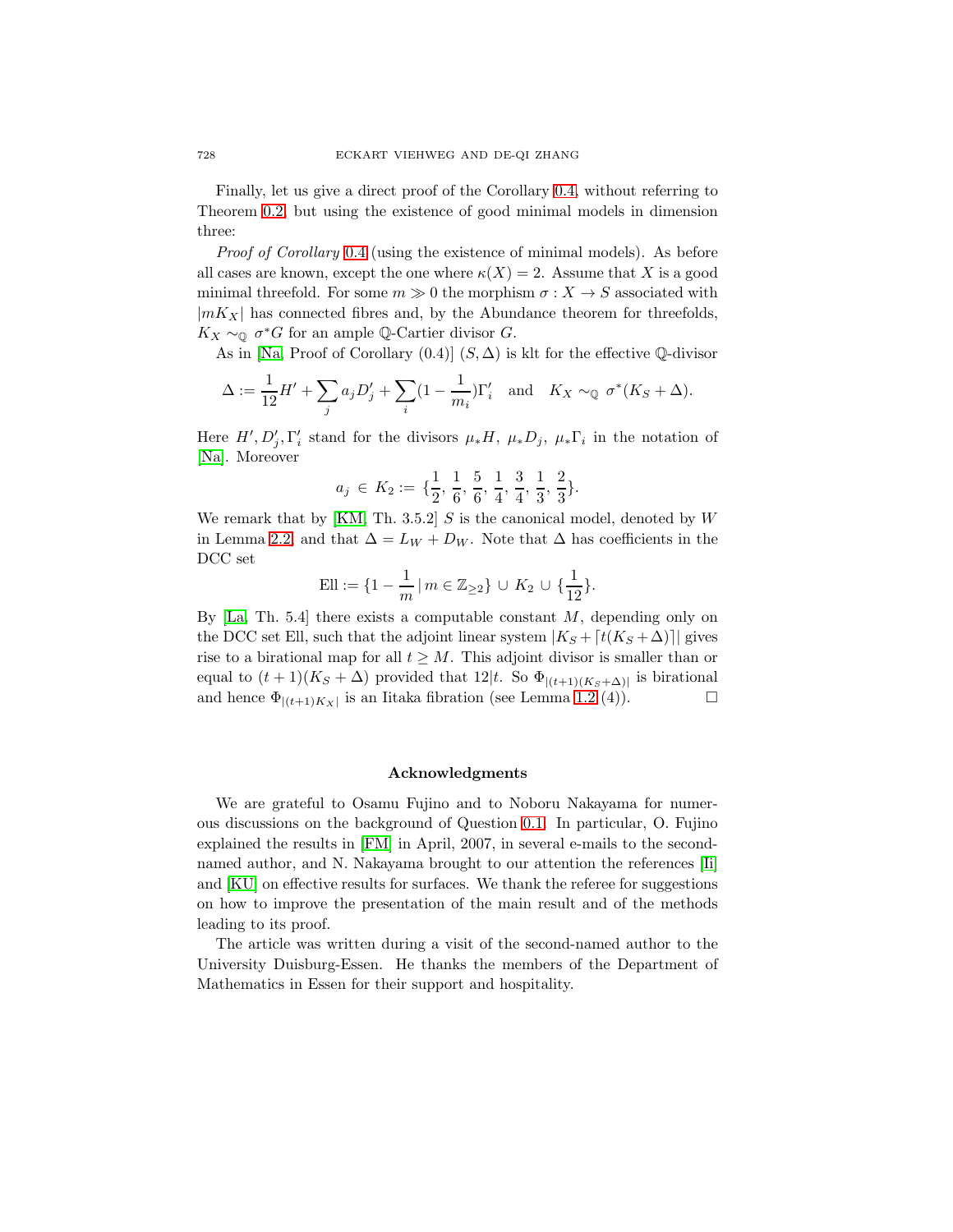#### **References**

- <span id="page-18-8"></span>[AM] V. Alexeev and S. Mori, Bounding singular surfaces of general type. Algebra, arithmetic and geometry with applications (West Lafayette, IN,  $2000$ )  $143-174$ , Springer, Berlin, 2004. (also available at: http://www.math.princeton.edu/ kollar/) M[R2037085 \(2005f:14077\)](http://www.ams.org/mathscinet-getitem?mr=2037085)
- <span id="page-18-12"></span>[Ar] C. Araujo, The cone of effective divisors of log varieties, after Batyrev. Preprint, 2005, arXiv:math/0502174.
- <span id="page-18-11"></span>[Ba] V. V. Batyrev, The cone of effective divisors of threefolds. Proceedings of the International Conference on Algebra, Part 3 (Novosibirsk, 1989), Contemp. Math. **131** (1992)337–352. M[R1175891 \(94f:14035\)](http://www.ams.org/mathscinet-getitem?mr=1175891)
- <span id="page-18-16"></span>[BCHM] C. Birkar, P. Cascini, C. D. Hacon, and J. McKernan, Existence of minimal models for varieties of log general type. Preprint, 2006, arXiv:math/0610203.
- <span id="page-18-15"></span>[8aut] T. Bauer, F. Campana, T. Eckl, S. Kebekus, T. Peternell, S. Rams, T. Szemberg and L. Wotzlaw, A reduction map for nef line bundles. Complex geometry (Göttingen, 2000)27–36, Springer, Berlin, 2002. M[R1922095 \(2003h:14023\)](http://www.ams.org/mathscinet-getitem?mr=1922095)
- <span id="page-18-4"></span>[CC] J. A. Chen and M. Chen, Explicit birational geometry of threefolds of general type. preprint, 2007, arXiv:0706.2987.
- <span id="page-18-2"></span>[FM] O. Fujino and S. Mori, A canonical bundle formula. J. Differential Geom. 56 (2000) 167–188. M[R1863025 \(2002h:14091\)](http://www.ams.org/mathscinet-getitem?mr=1863025)
- <span id="page-18-13"></span>[GZ] R. V. Gurjar and D. -Q. Zhang,  $\sigma_1$  of smooth points of a log del Pezzo surface is finite. I. J. Math. Sci. Univ. Tokyo 1 (1994)137–180. M[R1298542 \(95m:14015\)](http://www.ams.org/mathscinet-getitem?mr=1298542)
- <span id="page-18-0"></span>[HM] C. D. Hacon and J. McKernan, Boundedness of pluricanonical maps of varieties of general type. Invent. Math. 166 (2006)1–25. M[R2242631 \(2007e:14022\)](http://www.ams.org/mathscinet-getitem?mr=2242631)
- <span id="page-18-18"></span>[Ii] S. Iitaka, Deformations of compact complex surfaces. II. J. Math. Soc. Japan 22 (1970)247–261. M[R0261639 \(41:6252\)](http://www.ams.org/mathscinet-getitem?mr=0261639)
- <span id="page-18-19"></span>[KU] T. Katsura and K. Ueno, On elliptic surfaces in characteristic p. Math. Ann. 272 (1985)291–330. M[R799664 \(87g:14040\)](http://www.ams.org/mathscinet-getitem?mr=799664)
- <span id="page-18-14"></span>[Ka] Y. Kawamata, On effective non-vanishing and base-point-freeness. Kodaira's issue, Asian J. Math. 4 (2000)173–181. M[R1802918 \(2002b:14010\)](http://www.ams.org/mathscinet-getitem?mr=1802918)
- <span id="page-18-6"></span>[KMM] Y. Kawamata, K. Matsuda and K. Matsuki, Introduction to the minimal model problem. Algebraic geometry, Sendai, 1985 (T. Oda ed.)283–360. Adv. Stud. Pure Math., **10**, Kinokuniya and North-Holland, 1987. M[R946243 \(89e:14015\)](http://www.ams.org/mathscinet-getitem?mr=946243)
- <span id="page-18-1"></span>[Ko86] J. Kollár, Higher direct images of dualizing sheaves. I. Ann. of Math. 123 (1986) 11–42. M[R825838 \(87c:14038\)](http://www.ams.org/mathscinet-getitem?mr=825838)
- <span id="page-18-5"></span>[Ko94] J. Kollár, Log surfaces of general type; some conjectures. Classification of algebraic varieties (L'Aquila, 1992) 261–275, Contemp. Math., 162, Amer. Math. Soc., Providence, RI, 1994. M[R1272703 \(95c:14042\)](http://www.ams.org/mathscinet-getitem?mr=1272703)
- <span id="page-18-7"></span>[KM] J. Kollár and S. Mori, *Birational geometry of algebraic varieties*. Cambridge Tracts in Mathematics, **134**, Cambridge University Press, 1998. M[R1658959 \(2000b:14018\)](http://www.ams.org/mathscinet-getitem?mr=1658959)
- <span id="page-18-10"></span>[Ko] J. Kollár et al, Flips and abundance for algebraic threefolds. Papers from the Second Summer Seminar on Algebraic Geometry held at the University of Utah, Salt Lake City, Utah, August 1991. Asterisque No. 211 (1992). Soc. Mathamatique de France, Paris, 1992. M[R1225842 \(94f:14013\)](http://www.ams.org/mathscinet-getitem?mr=1225842)
- <span id="page-18-9"></span>[La] A. Langer, Adjoint linear systems on normal log surfaces. Compositio Math. 129 (2001)47–66. M[R1856022 \(2002h:14008\)](http://www.ams.org/mathscinet-getitem?mr=1856022)
- <span id="page-18-3"></span>[Mo] S. Mori, Classification of higher-dimensional varieties. Algebraic geometry, Bowdoin, 1985 (Brunswick, Maine, 1985)269–331, Proc. Sympos. Pure Math., 46, Part 1, Amer. Math. Soc., Providence, RI, 1987. M[R927961 \(89a:14040\)](http://www.ams.org/mathscinet-getitem?mr=927961)
- <span id="page-18-17"></span>[Na] N. Nakayama, On Weierstrass models. Algebraic geometry and commutative algebra, Vol. II, 405–431, Kinokuniya, Tokyo, 1988. M[R977771 \(90m:14030\)](http://www.ams.org/mathscinet-getitem?mr=977771)